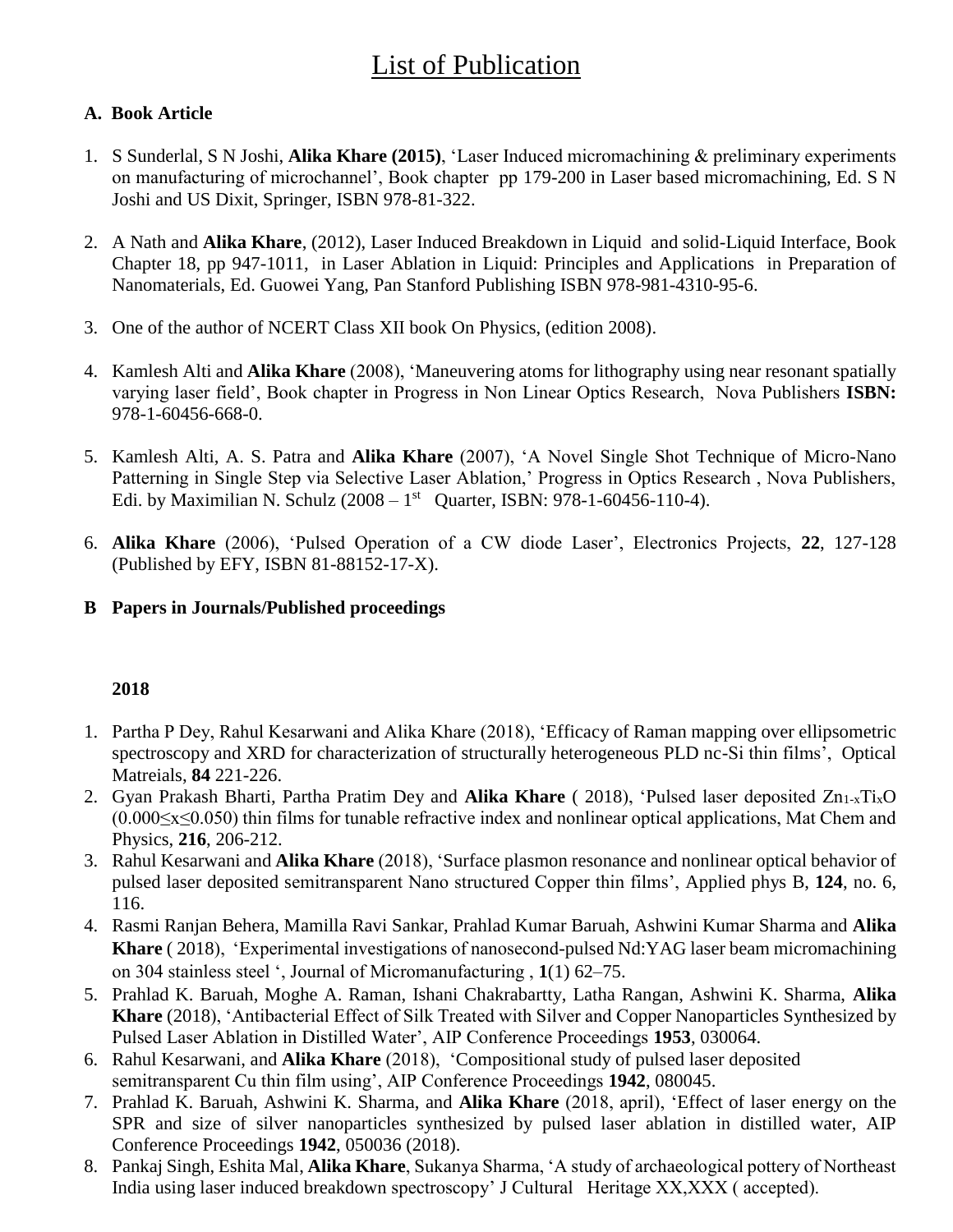- 9. Gyan Prakash Bharti and Alika Khare (2018, **May**), ' Single and multiphoton induced photoluminescence in pulsed laser deposited Zn1-x AlxO (0≤x≤0.10) thin films', J of luminescence, **197**, 135-141.
- 10. A. Das, A. K. Chikkala, G. P. Bharti, R. R. Behera, R. S. Mamila, **Alika Khare** and P . Dobbidi (2018), 'Effect of thickness on optical and microwave dielectric properties of Hydroxyapatite films deposited by RF magnetron sputtering',J. Alloys Compd., **739,** 729-736 (DOI 10.1016/j.jallcom.2017.12.293).
- 11. Sanasam Sunderlal Singh, Prahlad Kr Baruah, **Alika Khare**, Shrikrishna N. Joshi (2018, feb), 'Effect of laser beam conditioning on fabrication of clean micro-channel on stainless steel 316L using second harmonic of Q-switched Nd:YAG laser' Optics and Laser Tech, **99**, 107–117
- 12. Arpita Nath, Pooja Sharma and **Alika Khare** (2018, Jan), 'Laser-induced metastable phases in liquids', Laser Phys Letter, **15**, 026001.

- 13. Partha P Dey and **Alika Khare** (2017), 'Nonlinear optical and optical limiting response of PLD nc-Si thin films', J of Mat chem C, **5** 12211-12220
- 14. Partha P Dey and **Alika Khare** (2017), 'Fabrication of Photoluminescent nc-Si:SiO2 Thin Films prepared by PLD' Phys Chem Chem Phys, **19**, 21436-21445.
- 15. Kh. Shantakumar Singh, **Alika Khare**, and A. K. Sharma, Effect of uniform magnetic field on laserproduced Cu plasma and the deposited particles on the target surface. Laser Part. Beams, **35**, 313 (2017).
- 16. Satchi Kumari, **Alika Khare**, Reema Gupta, Monika Tomar, Vinay Gupta (2017), 'Fabry-perot modes enhanced pump-probe coupling in gold micro-disk patterned ruby thin film', Optical Materials, **72**, 375- 379
- 17. Prahlad K Baruah, Anuma Singh, Iffat Jahan, Latha Rangan, Aditya N Panda, Ashwini K Sharma and **Alika Khare** (2017), 'Surface-enhanced Raman scattering from copper nanoparticles treated furanoflavonoid karanjin', Adv Mat Lett, **8** (10), 971-976.
- 18. Partha P Dey and **Alika Khare** (2017), Stoichiometry-dependent linear and nonlinear optical properties of PLD SiOx thin films, J Alloys and comp., **706**, 370-376.
- 19. Prahlad K Baruah, Ashwini K Sharma and **Alika Khare (2017)**, 'Dependence of the Size of Copper Nanoparticles on Laser Energy Synthesized by Pulsed Laser Ablation in Liquid', Adv Mat Proceeding, **2**, no. 4, 264-268.
- 20. Partha p Dey and **Alika Khare** (2017), 'Stoichiometric dependent optical limiting in PLD SiOx thin films,' Advanced Mat letters, **8**(4) 331-335.

- 21. Mukesh Singh, Indrajeet Kumar, **Alika Khare** and Pratima Agarwal (2016), 'Third order optical nonlinear studies on highly conducting vertically aligned carbon nanoflakes', Mat research Express, 3, 125005.
- 22. Partha P Dey and **Alika Khare** (2016), 'Effect of substrate temperature on structural and linear and non linear optical properties of nano structures PLD a-SiC thin films', Mat Res Bull, **84**, 105-117.
- 23. Indrajeet Kumar and **Alika Khare (2016)**, 'Optical Non linearity in nanostructured carbon thin films fabricated by pulsed laser deposition technique', Thin solid films, **611**, 56-61.
- 24. Gyan Prakash Bharti and **Alika Khare** (2016), 'Structural and linear and non linear optical properties of  $Zn_{1-x}Al_xO$  (  $0 \le x \le 0.10$ ) thin films fabricated via pulsed laser deposition technique', Optical Material Exp, **6**, no. 6 (June 2016) 2063-2080.
- 25. Mahesh Peddigari, Gyan Prakash Bharti, **Alika Khare** and Pamu Dobbidi (2016), 'Non linear optical properties of pulsed laser deposited  $Gd_2O_3$  and  $Dy_2O_3$  doped K  $_{0.5}Na$   $_{0.5}NbO_3$  thin films', Optical Materials, **58**, 9-13.
- 26. Mahesh Peddigari, Gyan Prakash Bharti, **Alika Khare** and Pamu Dobbidi (2016), 'Optical and dielectric studies on radiofrequency sputtered Gd<sub>2</sub>O<sub>3</sub> doped K<sub>0.5</sub>Na<sub>0.5</sub>NbO<sub>3</sub> thin films for non linear photonics and microwave tunable device applications', J Alloys and compunds **682**, 634-642.
- 27. Anuma Singh, Iffat Jahan, Mrinal Sharma, Latha Rangan, **Alika Khare**, and Aditya N Panda (2016), 'Structural characterization, *in silico* studies and *in vitro* antibacterial evaluation of furanoflavonoid from Karanj', Plant Medica Letters, **3**(04): e91-e95 (DOI: 10.1055/s-0042-105159).
- 28. Rasmi Ranjan Behera1, M. Ravi Sankar1, Indrajeet Kumar Ashwini Kumar Sharma, **Alika Khare**, and J. Swaminathan (2016)<sup>, '</sup>Experimental Investigation of Under Water Laser Beam Micromachining (UW-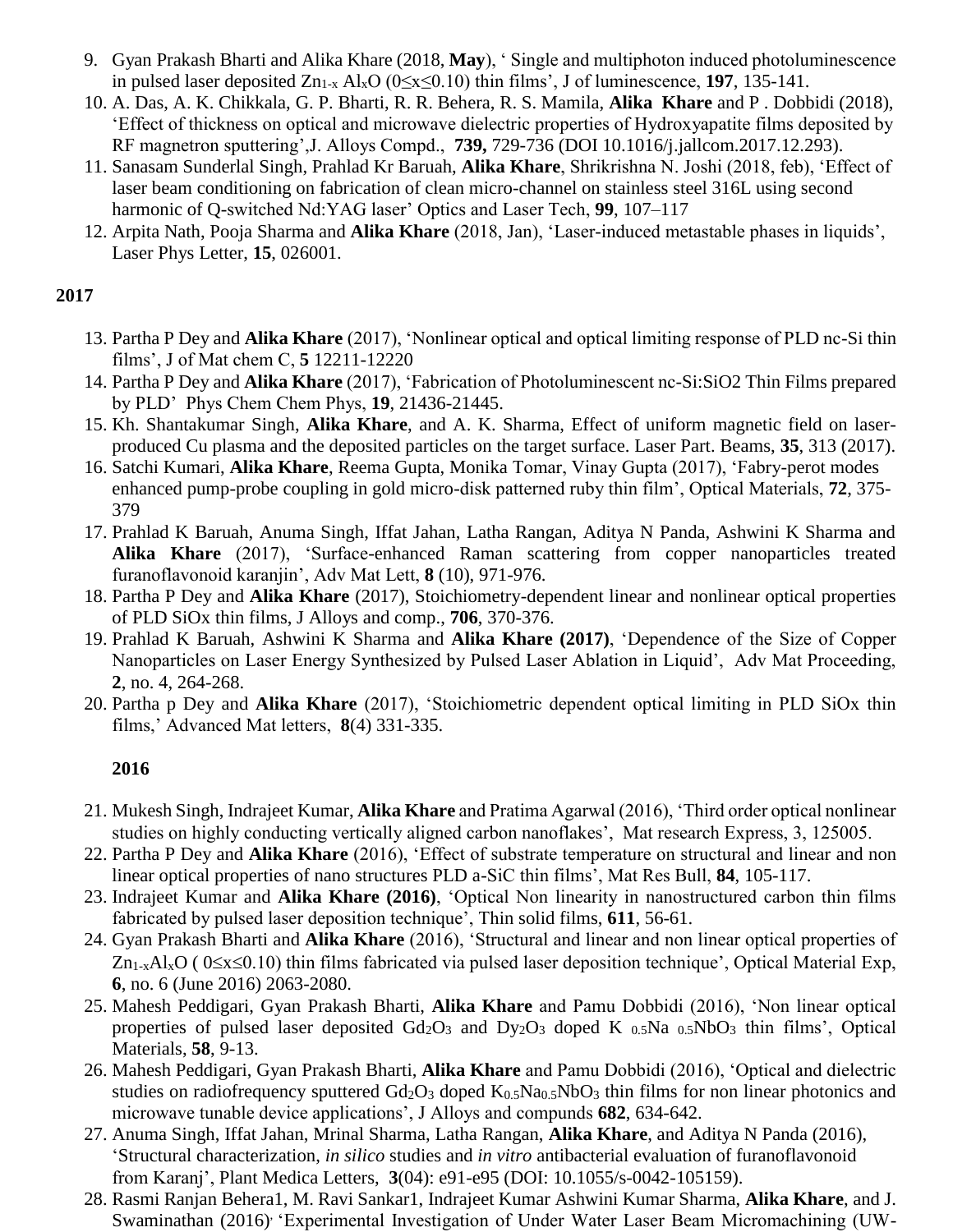LBµM) on 304 Stainless Steel' Int J Adv Manu tech DOI 10.1007/s00170-016-8635-z August 2016, Volume 85, [Issue](http://link.springer.com/journal/170/85/9/page/1) 9, pp 1969–1982

29. Indrajeet Kumar and **Alika Khare** (2016), 'Modified Z-scan set-up using CCD for measurement of optical nonlinearity in PLD deposited carbon thin film',Optics and Laser Tech, **77**, 51-54.

#### **2015**

- 30. Kamlesh Alti, S Dwivedi, S Chidangil, D Mathur and **Alika Khare** (2015), 'Micro patterning of Indium thin film for generation of micron and submicron particles using femto second laser induced forward transfer, Laser and particle beam **33**, ( issue 3), 449-454.
- 31. S Kumari and **Alika Khare** (2015), 'Pulsed laser deposited barium titanate thin film for tunable optical delay application', Applied Surface Science, **347**, 619-623.
- 32. A. T. T. Mostakoa, **Alika Khare**, C. V. S. Rao, Sudhirsinh Valab, R. J. Makwanab and T. K. Basub (2015), 'Effect of deuterium ion beam irradiation onto the mirror-like pulsed laser deposited thin films of rhodium', Nuc Inst and Methods in Phys Res B, **342**, 150-157.

- 33. Satchi Kumari and **Alika Khare** (2014), 'Studies on slowing down of light to few m/s in photorefractive BaTio at room temperature for tunable optical delay', Horizon- A journal of Physics, **3**, 89-90.
- 34. Indrajeet Kumar and **Alika Khare** ( 2014), 'Multi- and few-layer graphene on insulating substrate via Pulsed laser deposition technique', Appl surface science, **317**, 1004-1009.
- 35. Archana Kushwaha, Indrajeet Kumar and **Alika Khare** ( 2014), 'Laser Induced breakdown of PMMA in air', J Phys Science and Application, **4** (7), 426-429.
- 36. Archana Kushwaha, Satchi Kumari and **Alika Khare (**2014) ' Effect of pump intensity on two photon induced UV Photoluminescence in PLD thin film of ZnO', Asian J of Physics, **23** (4), 567-572
- 37. Satchi Kumari and **Alika Khare** (2014), 'Studies on nonlinear response of epitaxial Ruby thin film', IEEE J QE **50**, no. 8, 645-650.
- 38. Satchi Kumari and **Alika Khare** (2014), 'Langmuir probe studies of laser ablated Ruby plasma and correlation with pulsed laser deposited Ruby thin film properties', Laser and Particle beam, **32** (3), 359- 367.
- 39. Indrajeet Kumar and **Alika Khare** (2014), 'Raman Spectra of PLD deposited DLC thin films on Si substrate.', AIP Conf Proceedings **1591**, 1018-1020.
- 40. A T T Mostako and **Alika Khare** (2014), ' Large area deposition of Rh Single and Rh/W/Cu multilayer thin films on stainless steel substrate by pulsed laser deposition technique', Rev Sci Inst **85 (**4**)**, 046101.
- 41. Partha P Dey and **Alika Khare**, ( 2014), 'Fabrication of luminescent a-Si:SiO2 structures by direct irradiation of high power laser on Silicon surface', Appl Sur Science, **307** 77-85 (doi 10.1016/j.apsusc.2014.03.168).
- 42. Partha P Dey and **Alika Khare**, (2014), 'Nd-YAG ns-pulsed laser induced structural and compositional modification of Silicon surface: Formation of Photoluminescent a-Si nanostructures', Advanced Science letters, **20** no. 7-9, 1364-1368.
- 43. Partha P dey and **Alika Khare** (2014), 'Structural and Optical properties of Nanostructured a-SiC thin films by pulsed Laser Deposition at different substrate Temperature',J Nanosci Letter **4** (29) 2014, 1.
- 44. John Thomas, Rodney Bernard, John T. Thomas, Kamlesh Alti, C. Santhosh *Satchi* Kumari and *Alika Khare and* Deepak Mathur (2014), 'Femtosecond Laser Induced Forward Transfer of Indium thin films', Laser and Particle Beam [32](http://journals.cambridge.org/action/displayBackIssues?jid=LPB&volumeId=32) [\(01\)](http://journals.cambridge.org/action/displayIssue?jid=LPB&volumeId=32&seriesId=0&issueId=01), 55 - 61.
- 45. A. T. T. Mostako, **Alika Khare**, C. V. S. Rao, Sudhirsinh Vala, T. K. Basu, Prakash M. Raole, and Rajinikant Makwana ( 2014) Post irradiation effect of Deuterium ion beam onto Rh/W/Cu multilayer thin film**,** Journal of Nuclear Materials, **446**, 63-67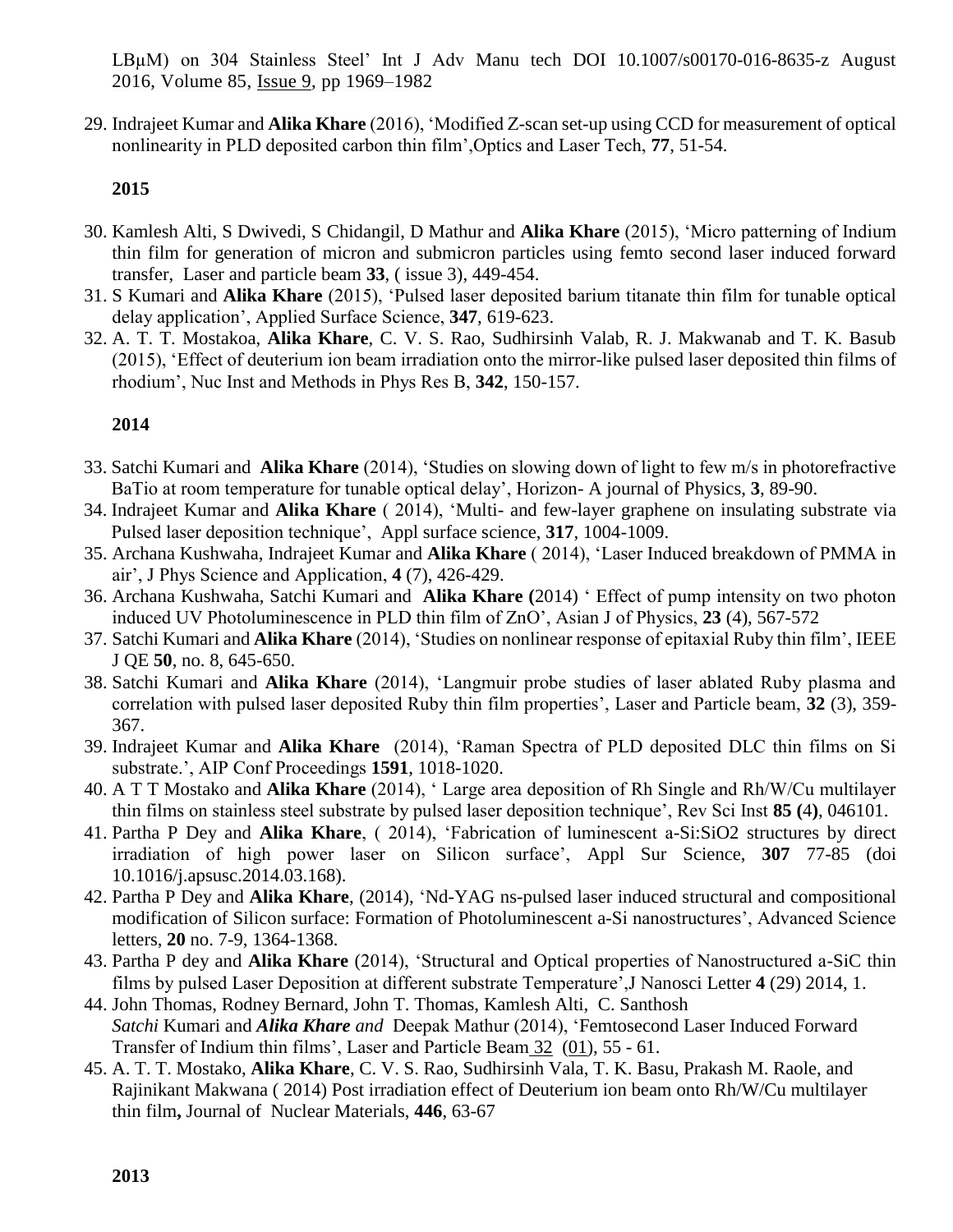- 46. A. T. T. Mostako, **Alika Khare**, C. V. S. Rao, Sudhirsinh Vala, R. J. Makwana and T. K. Basu ( 2013), 'Deuterium ion beam irradiation onto the pulsed laser deposited Tungsten thin films'**,** Journal: J. Vac. Sci. Technol. **A 36** (6) 061510-1.
- 47. Archana das, Vigya Kesari, Arpita Nath, **Alika Khare** and Latha Rangan ( 2013), ' Antimicrobial and Micro Raman Spectroscopy of Selected Zingiberceae Species from North East India', J Crop Sci Biotech, **16**, 75-81.
- 48. S Kumari and **Alika Khare** (2013), 'Optical and Structural Characterization of Pulsed Laser Deposited Ruby Thin Films for Temperature Sensing Application; Appl Surface science, **265**, 180-196.

- 49. A T TMostako and **AlikaKhare** (2012), ' Molybdenum thin films via pulsed laser deposition technique, Laser and Particle beam', **30**, 559-567 (doi:10.1017/ S0263034612000560).
- 50. SatchiKumari,RraviKiranSaripalli and **AlikaKhare** ( 2012), Determination of the crystallographic orientations of a Ce:BaTiO<sub>3</sub> crystal via backward two-wave mixing, J of Optics (springer), 41, no. 3, 154-157 DOI 10.1007/s12596-012-0078-9.
- 51. SatchiKumari, ArchanaKhushwaha and**AlikaKhare** (2012), Spatial distribution of electron temperature and ion density in laser induced ruby (Al2O3:Cr3+) plasma using Langmuir probe JINST, doi:10.1088/1748-0221/7/05/C05017.
- 52. SatchiKumari and **AlikaKhare** (2012), Effect of pump-probe polarization and crystal orientation on propagation of flat top pulse in Ce:BaTiO<sub>3</sub> via degenerate two wave mixing', IEEE J QE 48, no. 8, 1036-1039.
- 53. A T TMostako, **AlikaKhare**( 2012), 'Effect of target-substrate distance onto the nano structured rhodium thin films via PLD technique', Applied Nano Science, **2**, no. 3, 189-193( doi: 10.1007/s13204-012-0081- 0).
- 54. A. Nath, A. Das, L. Rangan and **AlikaKhare**(2012) , "Bacterial Inhibition by Cu/Cu2O Nanocomposites Prepared via Laser Ablation in Liquids", Science of Advanced material, **4**, 1-4.
- 55. A. T. T. Mostako,**AlikaKhare**, C. V. S. Rao,Prakash M. Raole,SudhirsinhVala,ShrichandJakhar, T. K. Basu, MitulAbhangi and Rajinikant J makwana, (2012) 'Effect of Hydrogen ion beam irradiation onto the FIR reflectivity of pulsed laser deposited mirror like Tungsten films, Journal of Nuclear Materials, **423**, 53-60 (10.1016/j.jnucmat.2011.12.023).
- 56. A Nath and **AlikaKhare** (2012), 'Laser Induced High Pressure and High Temperature conditions at titaniumwater interface and its implication on TiO<sub>2</sub> nanoparticles', JOSA B, 29, no. 3, 351-356.
- 57. Gaurav Shukla and **AlikaKhare** (2012), 'Effect of pre-heating on hydrothermal growth and optical properties of ZnOnanorods', International J of nano Science, **10**, no. 4-5, 845-849.

- 58. A Nath and AlikaKhare (2011), 'Size induced structural modifications in copper oxide nanoparticles synthesized via laser ablation in liquids; J ApplPhys, **110**, 043111.
- 59. S Kumari and **AlikaKhare** (2011)'Epitaxial Ruby Thin Film Based Photonic Sensor for Temperature measurement', Rev Sci Inst. **82,** 066106.
- 60. RupamSarma, HimangshuDeka, SatchiKumari, **AlikaKhare**, Jubraj B Baruah (2011),'Different geometrical arrangements in carboxylate coordination polymers of flexible dicarboxylic acid', J of Solid State Chemistry, **184** (7), 1727-1734.
- 61. A Nath and**AlikaKhare** (2011), 'Effect of Focusing Conditions on Laser Induced Shockwaves at Titanium-Water Interface, Appl Optics **50** (19), 3275-3281.
- 62. S Kumari and **AlikaKhare** (2011), 'Effect of Pump Intensity on Slowing Down of Light in Ce:BaTiO3Crystal via Degenerate Two-Wave Mixing Using Chopped Pulses', IEEE JQuant Electron, **47** (7), 972-976(doi: 10.1109/JQE.2011.2147280).
- 63. V K MIshra, **AlikaKhare** and RakhiChaturvedi (2011), 'Assessment of HE-Ne laser Pre-Treatment of seeds on morphological physiological and biochemical properties of B Juncea seedlings', JASS, **52**, no. 1, 1-4.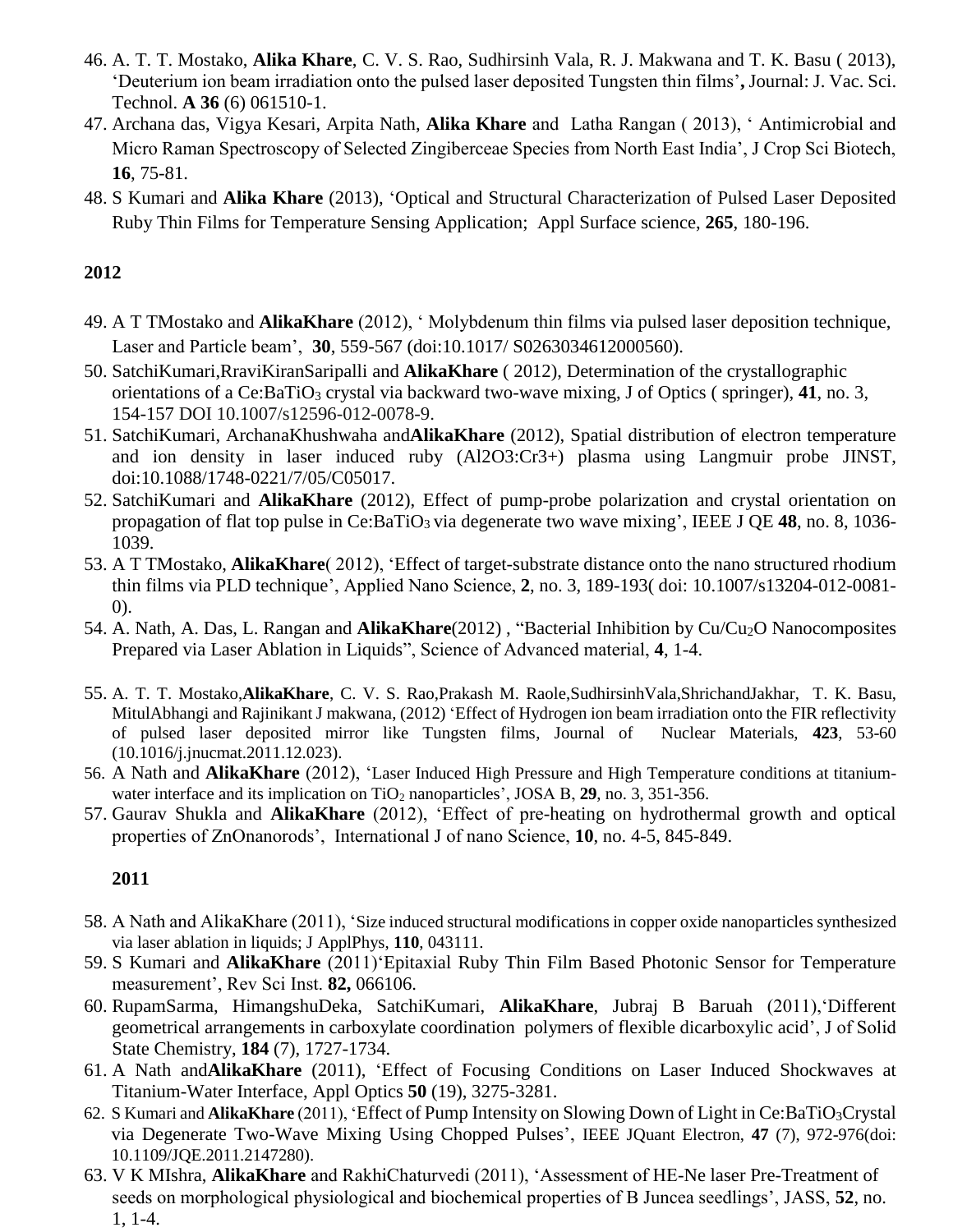- 64. A T TMostako, C V S Rao and **AlikaKhare** (2011), 'Mirror like pulsed laser deposited Tungstun thin film', Rev. Sci. Instrum, **82**, issue no. 01, 013101 (doi: 10.10631/1.3529441).
- 65. A Nath, S SLaha and **AlikaKhare** (2011), 'Effect of focusing conditions on synthesis of Titanium Oxide nanoparticles via laser ablation in Titanium-Water interface',Appl Surf Sci**257**, 3118-3122 (10.1016/j.apsusc.2010.10.126 ).
- 66. A. Nath, A. Das, L. Rangan and **A. Khare(2011)** , " Antibacterial activity of Cu@Cu2O nanoparticles synthesized via laser ablation in liquids", Proc of SPIE 8173, 81730A1-81730A-7.

- 67. A Nath and **AlikaKhare** (2010),'Transient Evolution of multiple bubbles in laser induced breakdown in water' , Laser and Particle Beam, **29** (1) 1-9.
- 68. A Nath, SS Laha and **AlikaKhare** (2010), ' Synthesis of TiOnano Particles via laser ablation at Titanium water interface', Integrated ferroelectrics,**121**, 58-64.
- 69. Gaurav Shukla and **AlikaKhare** (2010), 'Spectroscopic studies of laser ablated ZnO Plasma and correlation with pulsed laser deposited ZnO thin film properties' Laser Particle Beam, **28**(01), 149-155.
- 70. Gaurav Shukla and **AlikaKhare** (2010), 'Effect of annealing and O<sup>2</sup> pressure on structural and optical properties of pulsed laser deposited TiO<sup>2</sup> thin films', J of Alloys and Compounds **489**,246-251.
- 71. A T TMostako, C V S Rao and **AlikaKhare** (2010), Pulsed Laser deposition of thin films of Molybdenum, J Phys, conf series, **208**, 012114.
- 72. A. Nath and **AlikaKhare** (2010), Spectroscopic investigations on laser induced breakdown in water, J Physconf series **208**, 012090.

#### **2009**

- 73. Gaurav Shukla and **AlikaKhare** (2009), Optical emission spectroscopic studies on laser ablated TiO<sup>2</sup> Plasma, Appl Sur Sci**255**, 8730-8737.
- 74. Gaurav Shukla and **AlikaKhare**, (2009), 'Effect of Mg doping and substrate temperature on the properties of pulsed laser deposited epitaxial Zn1-xMgxO thin films', Appl Physics A, **96**, no 3, 713-719.
- 75. Kamlesh Alti and **AlikaKhare**, (2009) 'Response to 'comments on' Generation of cold low divergent atomic beam of Indium by laser ablation', Rev SciInstru, **80**, no. 4, 047102.
- 76. Gaurav Shukla, **AlikaKhare** (2009), "Effect of substrate annealing on the quality of pulsed laser deposited Zn1-xMgxO thin films" Appl Surf Sci, **255**, 7017-7020.
- 77. Arpita Nath and AlikaKhare (2008), Laser Induced Breakdown in liquid and solid liquid interface, Kiran A Bulletin of the Indian Laser Association, **19**, no. 03, 01-06.

#### **2008**

- 78. Arpita Nath and **AlikaKhare** (2008), ' Measurement of charged particles and caviation bubble expansion velocities in laser induced breakdown in water', Laser and Particles beam, **26**, no.03, 425-432 (doi:10.1017/s0263034608000438).
- 79. Gaurav Shukla and **AlikaKhare** (2008), 'Dependence of N<sup>2</sup> pressure on the crystal structure and surface quality of AlN thin films deposited vis pulsed laser deposition technique at room temperature', Appl Surf Sci**255**, 2057-2062 (doi: 10.1016/j.apsusc.2008.06.190).
- 80. A S Patra and **AlikaKhare** (2008), 'Multiple Polarized Beam Interferometers for Array Generation with Improved Efficiency', OpticaApplicata**38** (no.3) 495-502.
- 81. Kamlesh Alti, A. S. Patra and **AlikaKhare**(2007), 'A Novel Single Shot Technique of Micro-Nano Patterning in Single Step via Selective Laser Ablation', J Optics Research, **10**, 19-25.

- 82. **AlikaKhare**, (2006), 'Line Integrated Electron Density profile in a Spark Gap using Michelson Interferometer, Plasma India (news letter of Plasma Science Society of India), **21**, no. 3, III.
- 83. Kamlesh Alti and **AlikaKhare** (2006), 'Sculpted pulsed indium atomic beams via selective laser abaltion of thin film', Laser and Particle beams, **4**, 469-473.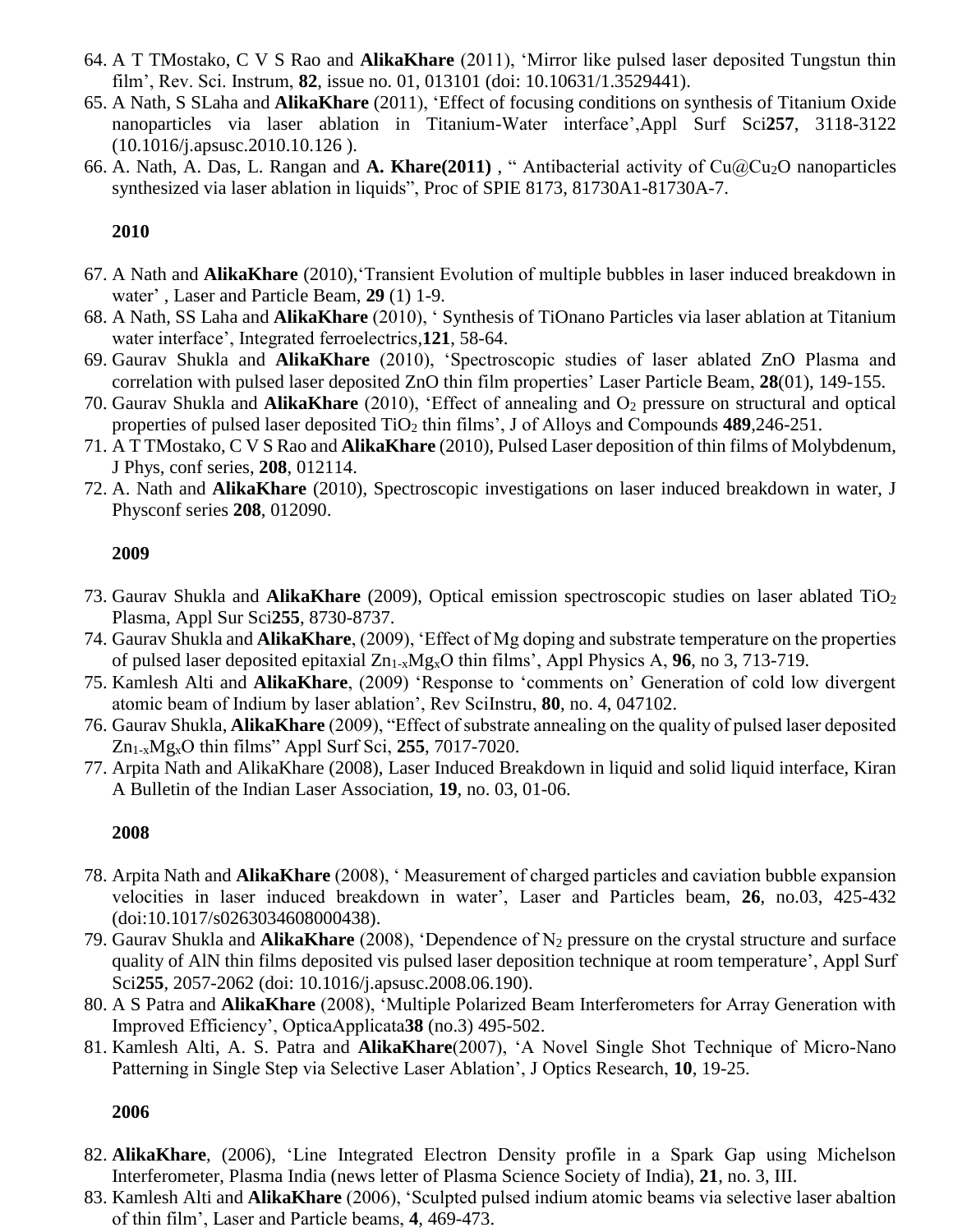- 84. Kamlesh Alti and **AlikaKhare**, (2006) 'Arrays of discrete atomic beams for sub  $\lambda/2$  lithography via dipole force', Microelectronic Engineering, **83**,1975-1980.
- 85. Kamlesh Alti, A S Patra and **AlikaKhare**(2006), 'Two Dimensional periodic potential via multiple beam interferometry for atom lithography', J MicrolithoMicrofab, Microsystems, **5**, no. 2, 023005.
- 86. Kamlesh Alti and **A Khare** (2006), 'Simulated atom lithographic patterns using microscopic arrays of atomic beams by dipole force', Intrenational J for nanoscience, **5,** 145-156.
- 87. Kamlesh Alti and **AlikaKhare** (2006), 'Low energy low divergence pulsed indium atomic beam by laser ablation', Laser and Particle Beams **24,** 47-53.
- 88. A S Patra and**AlikaKhare**(2006), 'Interferometric Array generation, Optics and Laser Technology, **38**, 37-45.

- 89. Kamlesh Alti and **AlikaKhare** (2005), 'Generation of cold low divergent atomic beam of indium by laser ablation', Rev Sci Inst, **76,** 113302 .
- 90. A S Patra and **AlikaKhare** (2005), 'Generation and the fringe visibility studies of non –observable array illuminator using polarized beam, J of Optics A, Pure and Appl Optics, **7**, 535-539.
- 91. A S Patra and**AlikaKhare**(2005), 'Studies on two beam heterodyne interferometer, J of Optical Technology', **72**, no.12, 25-28.
- 92. A S Patra, T D Phukan and **A Khare**(2005), 'Measurement of Two Dimensional Electron Density Profile in a Low Current Spark Using Interferometry', IEEE, Trans plasma Phys, **33**, 1725-1728.

#### **2004 and before:**

- 93. **A Khare**, K Alti, S Das, A S Patra and M Sharma (2004), 'Application of laser matter interaction for generation of small sized materials', Radiation Physics and Chemistry, **70**, 553.
- 94. Shalini Mishra and **A Khare** (2004), 'A Simple laboratory experiment for studying the relaxation oscillations in a Diode Laser', Resonance, Journal of Science **9**, 55-66.
- 95. A.S. Patra, T.D. Phukan, **AlikaKhare** (2003), 'Measurement of two dimensional density profile in a low current spark using Interferometry', Proc. International conference on Laser Applications and Optical Metrology, Ed. Chandrashekhar and D S Mehta, Anmaya Publishers, New Delhi, p. 392-395 (Dec 2003).
- 96. A S Patra and **AlikaKhare** (2003), 'Delocalized hexagonal arrays using multiple beam interferometry', Proc. International conference on Laser Applications and Optical Metrology, ed by Chandrashekhar and D S Mehta, Anmaya Publishers, New Delhi, p.389-391.
- 97. S Das, Monisha Sharma, A S Patra and **A Khare** (2003), 'Selective Ablation of thin films using Laser', Proc. of International conference on Laser Applications and Optical Metrology, Ed. Chandrashekhar and D S Mehta, Anmaya Publishers, New Delhi, pp 370-371.
- 98. Kamlesh Alti and **AlikaKhare** (2003), 'Computational lithographic patterns using new configuration of atomic beams', Proc. Golden Jubilee DAE-BRNS National Symposium, Ed. by A K Nath and K S Bartwal, Allied Publishers, pp 593-594.
- 99. A. S Patra, P Senthilkumaran and **AlikaKhare** (2003), 'Phase shifting through polarization components', Proc. Golden Jubilee DAE-BRNS National Laser Symposium, ed by A K Nath and K S Bartwal, Allied Publishers, pp 593-594.
- 100. **A Khare** (2001), 'A proposal for a sandwiched three year M tech course in Photonics', Proceedings SPIE, **4588**, 36.
- 101. **A Khare** (2001), 'Pulsed Operation of a cw diode laser', Electronics for you, **33**,88.
- 102. **A Khare** and P Senthilkumaran (2000), ' Generation of complicated arrays by Multiple beam Interference' Proceedings SPIE **4223,** 263
- 103. **A Khare** (1998), 'Interferometric diagnostics for the measurement of temperature and heat flux in flames', Optics and Optoelectronics, Theory, Devices and application, Vol 2, Ed OP Nijhawan and AK Gupta, Narosa Publishing house, 1133.
- 104. **A Khare** (1996), ' Pulsed Resonance Saturation Spectroscopy for Plasma Diagnostic', Rev SciInst, **67**, 3530.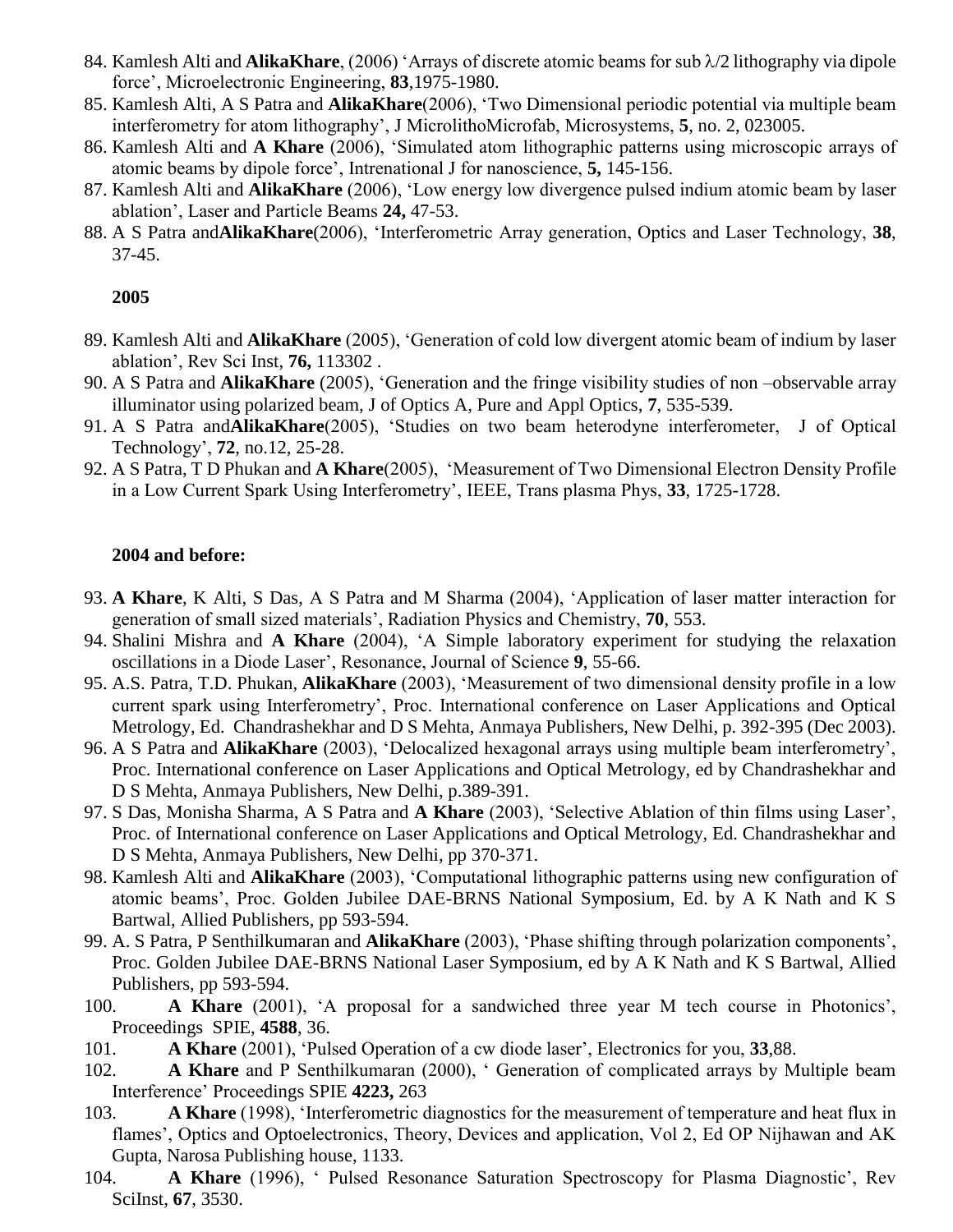- 105. **A Khare** and R K Thareja (1988), 'On Gain Scaling of Plasma Recombination Laser', J ApplPhys**63**, 253.
- 106. **A Khare** and R K Thareja (1988), 'Gain Measurement of Cadmium Recombination Laser', Appl Optics **27**, 834.
- 107. **A Khare** and R K Thareja (1988), 'On Studies of Cadmium Plasma Recombination Laser', IEEE J Quant Elect **24**, 2525.
- 108. **A Khare** and R K Thareja (1987), 'Performance Characteristics of Pulsed Metal Vapour Laser', J ApplPhys**62**, 3981.
- 109. R K Thareja and **A Khare** (1987), 'Pulsed Metal Vapour Laser', Opt letter **12**, 28.
- 110. **A Khare** (1987), 'Cadmium Plasma Recombination Laser', Phys Teachers, **30**, 5.
- 111. **A Khare**, V Kumar and R K Thareja (1987),' On Studies of Spontaneously Emitted Cd I and Cd II Lasing Transitions', Z Phys D - Atom Mol and Clusters **6**, 67.
- 112. R K Thareja and **A Khare** (1987),' Visible and IR Metal Vapour Laser', B AM PhysSoc**32**, 1608.

## **C. Papers in conference proceedings.**

- 1. Eshita Mal, Rajendra Junjuri, M. K Gundawar and Alika Khare,"Spectroscopic characterization of laser induced molybdenum plasma in air",Meghnad Saha Memorial International Symposium –cum workshop on Laser induced breakdown spectroscopy, Department of Physics, University of Allahabad, Allahabad, India, February 19-21,2018.
- 2. Sasmita Behera, Amandeep Kaur and Alika Khare, "Structural and optical properties of SrTiO3 thin films fabricated by Pulsed Laser Deposition Technique National conference on Recent Advances in Science and Technology (NCRAST-2018), Assam Science and Technology University, Assam, India, March 15- 17, 2018.
- 3. Prahlad K. Baruah, Ashwini K. Sharma and Alika Khare, "Particle size, surface plasmon resonance and stoichiometry of silver nanoparticles synthesized by pulsed laser ablation in distilled water, National Conference on Recent Advances in Science and Technology (NCRAST-2018), Assam Science and Technology University, Guwahati, March 15-17, 2018.
- 4. Partha P. Dey and Alika Khare, 'Third order Nonlinear optical properties of Si, SiOx and a-SiC PLD thin films using Z-Scan technique', National conference on Recent Advances in Science and Technology (NCRAST-2018), Assam Science and Technology University, Assam, India, March 15-17, 2018.
- 5. Presented a paper entitled "Dynamic Phase manipulation and wavefront estimation of a laser beam using Computer Generated Hologram" in 'Research Conclave'18' (An amalgamation of Academia, Industry & Startup),8th-11th March 2018.
- 6. Prahlad K. Baruah, Ashwini K. Sharma and **Alika Khare**, Characterization of noble metal nanoparticles synthesized via pulsed laser ablation in liquid, International Conference on Sophisticated Instruments in Modern Research (ICSIMR-2017), IIT Guwahati, June 30 – July 1, 2017.
- 7. Rahul Kesarwani and **Alika Khare**, Characterization of PLD thin film via spectroscopic ellipsometry, International Conference on Sophisticated Instruments in Modern Research (ICSIMR-2017), IIT Guwahati, June 30 – July 1, 2017.
- 8. Sasmita Behera and **Alika Khare**, "Effect of Substrate Temperature on BaTiO3 thin films fabricated by Pulsed Laser Deposition Technique", International conference on thin films (ICTF 2017), Department of Physics, CSIR-National Physical Laboratory New Delhi, India, November 14-17,2017.
- 9. Nagendra Kumar, **Alika Khare** and Bosanta R. Boruah, " A comparison between optical and nonoptical methods for in-situ Surface profiling and thickness measurement of thin film", International conference on Advances in Optics and Photonics (XLI conference of Optical Society of India), Guru Jambheshwar University of Science and Technology, Hisar, November 23rd- 26th, 2017.
- 10. P. K. Baruah, M. A. Raman, I. Chakrabarty, L. Rangan, A. K. Sharma and **Alika Khare**, Antibacterial effect of silk treated with silver and copper nanoparticles synthesized by pulsed laser ablation in distilled water, 2nd International conference on condensed matter and applied physics (ICC-2017), Govt. Engineering College, Bikaner, Rajasthan, November 24-25, 2017.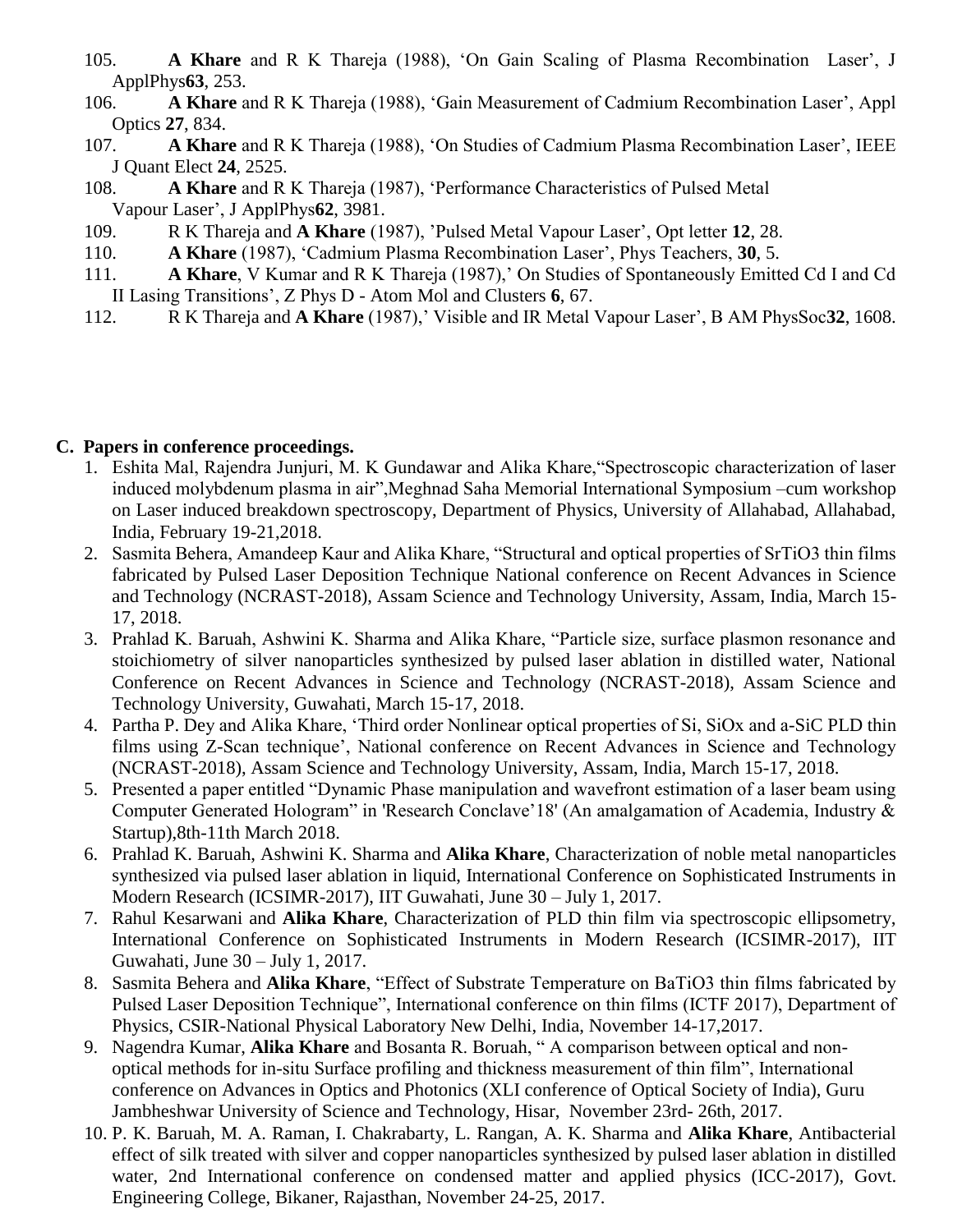- 11. Eshita Mal and **Alika Khare**, Characterization of laser produced tungsten plasma in air using time resolved laser induced breakdown spectroscopy, DAE-BRNS National Symposium NLS-26, BARC Mumbai, India, December 20-23, 2017.
- 12. Prahlad K. Baruah, Ashwini K. Sharma, **Alika Khare**, Effect of laser energy on the SPR and size of silver nanoparticles synthesized by pulsed laser ablation in distilled water, 62nd DAE Solid State Physics Symposium (DAE SSPS-2017), BARC, Mumbai, December 26-30, 2017.
- 13. Rahul Kesarwani and **Alika Khare**, Compositional Study of Pulsed Laser Deposited Semitransparent Cu Thin Film using BEMA, 62nd DAE Solid State Physics Symposium (DAE SSPS-2017), BARC, Mumbai, December 26-30, 2017.
- 14. Gyan Prakash Bharti and **Alika Khare**, "Multiphoton absorption induced photoluminescence in AZO thin films", XL conference of the optical society of India, International Conference on Light and Light Based Technologies (ICLLT 2016), Department of Physics, Tezpur University, Tezpur-Assam, India, November 26-28 2016.
- 15. Gyan Prakash Bharti and **Alika Khare**, "Efficient near band edge photoluminescence in Zn1-xAlxO thin films", Research Conclave -2017, Indian Institute of Technology Guwahati, Guwahati-Assam- 784028, India, March 16-19, 2017.
- 16. Rahul Kesarwani and **Alika Khare**, "Surface structural analysis of plasmonic film using power spectral density technique", XL conference of the optical society of India, International Conference on Light and Light Based Technologies (ICLLT 2016), Tezpur University, Tezpur University, Tezpur, Assam- 784028, India, November 26- 28 2016.
- 17. Rahul Kesarwani, Harsh Chaturvedi and **Alika Khare**, "Plasmonic interaction between copper nanoparticles and metallic single walled carbon nanotubes", Photonics-2016, The International Conference on Fiber Optics and Photonics, IIT Kanpur, Kanpur, Uttar Pradesh- 201086, India, December 04- 08 2016.
- 18. Gobinda Pradhan, Rahul Kesarwani, **Alika Khare** and Ashwini Kumar Sharma, "Thickness dependent optical properties of  $MoS<sub>2</sub>$  thin films probed by spectroscopic ellipsometry", Photonics-2016, The International Conference on Fiber Optics and Photonics, IIT Kanpur, Kanpur, Uttar Pradesh- 201086, India, December 04- 08 2016
- 19. Rahul Kesarwani, Partha Pritam Dey and **Alika Khare**, "Spectroscopic Ellipsometry studies of PLD Si thin film", Research Conclave- 2017, Institute of Technology Guwahati, Guwahati, Assam-781039, India, March 16- 19 2017.
- 20. Prahlad K. Baruah, Anuma Singh, Latha Rangan, Ashwini K. Sharma and **Alika Khare**, "Comparison of surface enhanced Raman scattering of silver and copper nanoparticles on furanoflavanoid karanjin", Photonics-2016, The International Conference on Fiber Optics and Photonics, IIT Kanpur, Kanpur, Uttar Pradesh- 201086, India, December 4-8, 2016.
- 21. Prahlad K. Baruah, Kh. Shantakumar Singh, Sumit Goswami, Eshita Mal, Ashwini K. Sharma and **Alika Khare**, "Application of laser induced breakdown for nanoparticle synthesis and as a powerful spectroscopic technique", Research conclave 2017, IIT Guwahati, Guwahati, Assam-781039, India, March 16-19, 2017.
- 22. P. K. Baruah, A. K. Sharma and **Alika Khare**, 'Effect of laser energy on silver nanoparticles produced by pulsed laser ablation in distilled water,' International Conference on Light and Light based Technologies (ICLLT), Tezpur University, November 26-28 2016.
- 23. Eshita Mal and **Alika Khare**, "Studies on Laser produced Tungsten Plasma using LIBS", Photonics-2016, The International Conference on Fiber Optics and Photonics, IIT Kanpur, Kanpur, Uttar Pradesh- 201086, India, December 4-8, 2016.
- 24. Sasmita Behera and Alika Khare, "Characterization of Alpha-Al2O<sub>3</sub> sapphire thin film fabricated by Pulsed Laser Deposition", Photonics-2016, The International Conference on Fiber Optics and Photonics, IIT Kanpur, Kanpur, Uttar Pradesh- 201086, India, December 4-8, 2016.
- 25. Indrajeet Kumar, Partha Pratim Dey, Gyan Prakash Bharti and **Alika Khare**, "Versatility of Pulsed Laser Deposition technique for fabrication of thin films", Research conclave-2016, IIT Guwahati", 17<sup>th</sup>- 20<sup>th</sup> March, 2016. (Poster)
- 26. Gyan Prakash Bharti and **Alika Khare**, "Frequency tripled Nd:YAG laser pumped Random lasing in ZnO and Al doped ZnO thin films fabricated via Pulsed Laser Deposition technique",**P-171** National Laser Symposium (NLS-24), Raja Ramanna Center for Advanced Technology (RRCAT), Indore, M. P. (India),  $2<sup>nd</sup> - 5<sup>th</sup>$  December (2015).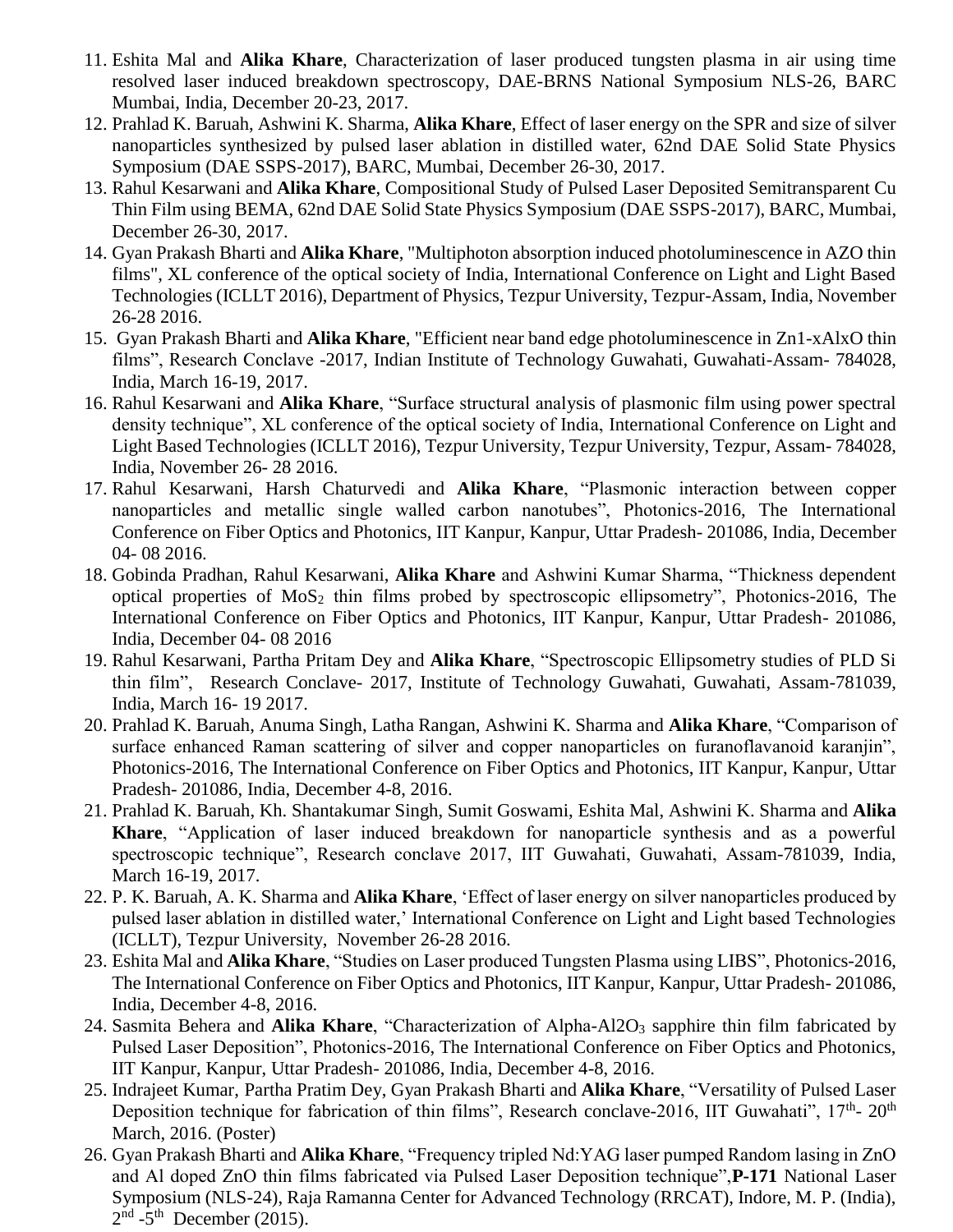- 27. Prahlad K. Baruah, Eshita Mal, Kh. Shantakumar Singh, Ashwini K. Sharma and **Alika Khare**, "*Laser produced plasma and its applications*, Research conclave-2016, IIT Guwahati", 17<sup>th</sup>- 20<sup>th</sup> March, 2016.
- 28. Prahlad K. Baruah, Ashwini K. Sharma and **Alika Khare**, "*Dependence of Laser Energy on the Size of Copper Nanoparticles Synthesized by Pulsed Laser Ablation in Liquid",* International Conference on Materials Science & Technology-2016 (ICMTech-2016), University of Delhi, 1<sup>st</sup> - 4<sup>th</sup> March, 2016.
- 29. Prahlad K. Baruah, Ashwini K. Sharma, **Alika Khare**, "*Preliminary investigation on the expansion*  dynamics of laser produced graphite plasma in air", 30<sup>th</sup> National Symposium on Plasma Science & Technology (Plasma-2015), P-204, Saha Institute of Nuclear Physics (SINP), Kolkata, India, 1<sup>st</sup> -4<sup>th</sup> December , (2015) (Poster)
- 30. Prahlad K. Baruah, Ashwini K. Sharma, **Alike Khare**, "*Basics and applications of the process of Laser induced breakdown",* TEQIP Symposium to celebrate the 2015 International Year of Light, Department of Physics, IIT Guwahati, Guwahati, 31<sup>st</sup> (2015). (Poster)
- 31. Eshita Mal, Kh. Shantakumar Singh, Prahlad K.Baruah, Arjun Biswas, Ashwini K. Sharma and **Alika**  Khare, "Characterization of Copper Plasma using Laser Induced Breakdown Spectroscopy in air", 4<sup>th</sup> PSSI-PLASMA SCHOLARS COLLOQUIUM (PSC-2015), Jadavpur university, 6<sup>th</sup>-7<sup>th</sup> August 2015.
- 32. Eshita Mal and **Alika Khare** "Characterization Of Laser-Induced Plasma Of Tungsten",30th National Symposium on Plasma Science & Technology (PLASMA-2015), **p-261**,Saha Institute of Nuclear Physics (SINP), Kolkata, India, 1<sup>st</sup> -4<sup>th</sup> December (2015) (Poster)
- 33. Gobinda Pradhan, Sasmita Behera, Ashwini K. Sharma and **Alika Khare**, "Study of surface morphology and optical properties of thin films grown via PLD", Research conclave-2016, IIT Guwahati, 17<sup>th</sup>- 20<sup>th</sup> March, 2016. (Poster).
- 34. Gyan Prakash Bharti and **Alika Khare**, "*Single photon assisted random lasing action in ZnO thin films*  deposited via Pulsed Laser Deposition Technique", 4<sup>th</sup> International conference on Current Developments in Atomic, Molecular, Optical & Nano Physics with Applications (CDAMOP-2015), University of Delhi, 11-14 March, 2015.
- 35. Rahul Kesarwani and **Alika Khare** , "*Effect of annealing on SPR and NLO properties of Semitransparent*  Cu *thin films deposited onto glass substrate via PLD technique",* 4<sup>th</sup> International conference on Current Developments in Atomic, Molecular, Optical & Nano Physics with Applications (CDAMOP-2015), University of Delhi, 11-14 March, 2015.
- 36. Eshita Mal and **Alika Khare**, "*Measurement Electron density and temperature in laser induced stainless steel (SS) plasma*", 4<sup>th</sup> International conference on Current Developments in Atomic, Molecular, Optical & Nano Physics with Applications (CDAMOP-2015), University of Delhi, 11-14 March, 2015.
- 37. Anuma Singh , Latha Rangan, **Alika Khare**, Aditya Narayan Panda, 'Characterization of bioactive karanjin from seeds of Karanj', International Confernce of Medicinal plants and herbal drugs for Human welfare, IIT Channai ( ICMP-2015), 28-30 Jan, 2015.
- 38. Gyan Prakash Bharti and **Alika Khare**, "*Band gap tunning in Pulsed Laser Deposited Zn1 xAl*<sub>*x</sub>O*(0≤*x*≤0.10) thin films", 12<sup>th</sup> International conference on fiber optics and photonics (PHOTONICS-</sub> 2014), IIT Kharagpur, India, 13-16<sup>th</sup> Dec. 2014.
- 39. Sanasam Sunderlal Singh, Kh. Shantakumar, **Alika Khare** and S. N. Joshi, 'Fabrication of Micro-channels on Mild Steel using Laser induced Micro-machining', 5th International and 26th All India Manufacturing Technology, Design and Research Conference AIMTDR 2014, IIT Guwahati, December 12-14, 2014, pp. 878(1) - 878(5)
- 40. Prahlad K. Baruah, Kh. Shantakumar Singh, A. K. Sharma and **Alika Khare**,"*Effect of laser energy on nanoparticles produced by laser ablation of copper in distilled water",* 29th National Symposium on Plasma Science & Technology and the International Conference on Plasma & Nanotechnology (PLASMA 2014), Mahatma Gandhi University, Kottayam, Kerala, December 8-11,166 (2014).
- 41. Gyan Prakash Bharti and **Alika Khare**, "*Third order optical nonlinearity in Zn1-xAlxO (0≤x≤0.10) thin films deposited via Pulsed Laser Deposition Technique*", National Laser Symposium (NLS-23), Sri Venkateshwara University Tirupati, A. P. (India), 3-6 December 2014.
- 42. Indrajeet Kumar, Gyan Prakash Bharti and **Alika Khare**, "*Laser power induced disorder in PLD deposited DLC film during Raman measurement",* National Laser Symposium (NLS-23), Sri Venkateshwara University Tirupati, A. P. (India), 3-6 December 2014.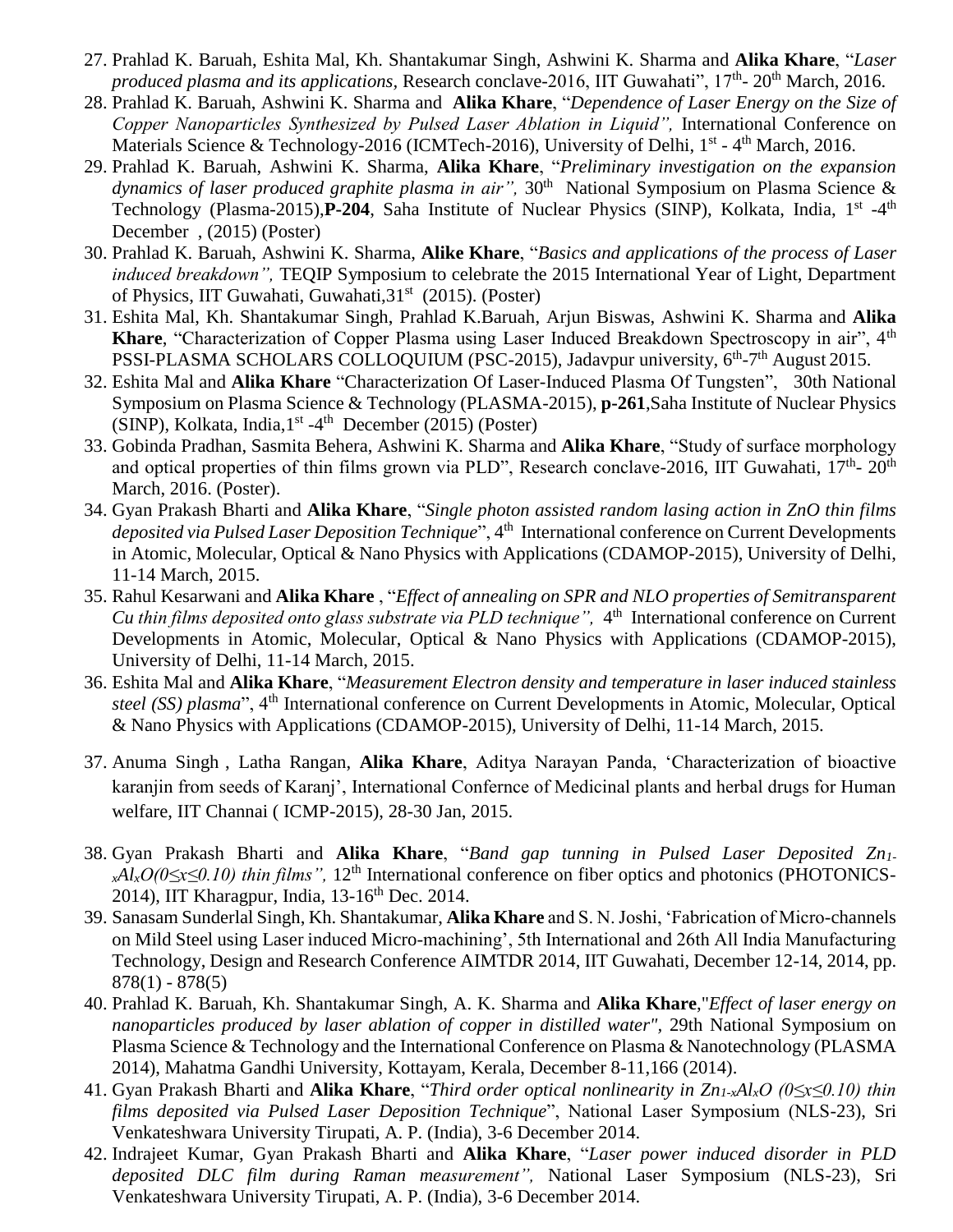- 43. Kh. Shantakumar Singh, Prahlad. K. Baruah, Eshita Mal, **Alika Khare** andA. K. Sharma, "*Effect of uniform magnetic field on laser drilling",* Proc.National Laser Symposium, Sri Venkateswara University, Tirupati, December3-6, 147 (2014).
- 44. Partha P. Dey and **Alika Khare**, "*Structural and optical properties of Silicon Carbide thin films fabricated via PLD*", National Laser Symposium (NLS-23), Sri Venkateshwara University Tirupati, A. P. (India), 3- 6 December 2014.
- 45. Satchi Kumari abn **Alika Khare**, ' Comparative study of Optical delay of light in Barium titanate crystal and thin film', National Laser Symposium (NLS-23), Sri Venkateshwara University Tirupati, A. P. (India), 3-6 December 2014.
- 46. Kh. Shanatakumar Singh, Alike Khare and Ashwinin Kumar Sharma, 'Spectroscopic study of laserproduced copper plasma in uniform magnatic field', National Laser Symposium (NLS-23), Sri Venkateshwara University Tirupati, A. P. (India), 3-6 December 2014.
- 47. Prahlad K. Baruah, N. S. Mallick, I. Kumar, A. K. Sharma and **Alika Khare**, "*Dynamics of laser induced breakdown at solid-liquid interface by imaging technique",* 3rd PSSI-PLASMA Scholars Colloquium (PSC-2014) &National workshop on Exploring Plasma Technology on Material Processing, VIT Channai July 3-5 (2014).
- 48. Eshita Mal and **Alika Khare**, "*Laser Induced Breakdown Spectroscopy of stainless steel sample"* 3rd PSSI-PLASMA Scholars Colloquium (PSC-2014) &National workshop on Exploring Plasma Technology on Material Processing, VIT Channai July 3-5 (2014).
- 49. Partha P. Dey and **Alika Khare**, "*Nd-YAG ns-pulsed laser induced Structural and compositional modification of Silicon surface : Formation of Photoluminescent a-Si:SiO<sup>2</sup> nanostructures*", National Conference on Nanotechnology and Renewable Energy (NCNRE-14), New Delhi, India, April 28-29, 2014.
- 50. Rahul Kesarwani, G. P. Bharti, Partha P. Dey, Indrajeet Kumar and A.T.T. Mostako, **Alika Khare**, "NLO behavior of Semitransparent Cu Thin Film Deposited by PLD", International Conference on Optics and Optoelectronics (XXXVIII Symposium of Optical Society of India), Instruments Research and Development Establishment (IRDE), Dehradun, Uttarakhand, India 5-8<sup>th</sup> March, 2014.
- 51. G. P. Bharti, Satchi Kumari, Archana Kushwaha and **Alika Khare**. "Nonlinear Absorption of PLD Deposited ZnO Thin Films Under CW Laser Irradiation", International Conference on Optics and Optoelectronics (XXXVIII Symposium of Optical Society of India), Instruments Research and Development Establishment (IRDE), Dehradun, Uttarakhand, India 5-8<sup>th</sup> March, 2014.
- 52. Partha P Dey, G. P. Bharti and **Alika Khare**, "Third order Nonlinear Optical properties of PLD deposited Nanostructured SiC Thin Films", International Conference on Optics and Optoelectronics (XXXVIII Symposium of Optical Society of India), Instruments Research and Development Establishment (IRDE), Dehradun, Uttarakhand, India 5-8<sup>th</sup> March, 2014.
- 53. Indrajeet Kumar and **Alika Khare**, "Nonlinear absorption and refraction measurement of PLD deposited carbon thin film", DAE-BRNS National Laser Symposium-22, 8-11<sup>th</sup> January, 2014.
- 54. Indrajeet Kumar, P. K. Baruah, A. K. Sharma and **Alika Khare**, "Laser Induced Graphite Plasma In Liquid By CCD Imaging", 28th National Symposium on Plasma Science & Technology (PLASMA 2013), KIIT University, Bhubaneshwar, Odisha, India, 3-6<sup>th</sup> December, 2013.
- 55. Indrajeet Kumar and **Alika Khare**, "Raman Spectra of PLD Deposited DLC Thin Films on Si Substrate", 58th DAE-Solid State Physics Symposium, 17-21st December, 2013.
- 56. Indrajeet Kumar and **Alika Khare**, "Diamond Like Carbon Films Deposited by Pulsed Laser Ablation of Graphite Target", DAE-BRNS 7<sup>th</sup> National Symposium on Pulsed Laser Deposition of Thin Films and Nanostructured Materials, 14-16<sup>th</sup> November, 2013.
- 57. Partha P. Dey and **Alika Khare**, "Fabrication of SiOx thin films by Pulsed Laser Deposition at different O2 ambient pressure" DAE-BRNS 7<sup>th</sup> National Symposium on Pulsed Laser Deposition of Thin Films and Nanostructured Materials, 14-16<sup>th</sup> November, 2013.
- 58. G. P. Bharti, Raja Bonia, Partha P Dey, A. T. T. Mostako, Satchi Kumari and **Alika Khare**, "SPR and NLO Behavior of PLD Deposited Cu Thin Films" DAE-BRNS  $7<sup>th</sup>$  National Symposium on Pulsed Laser Deposition of Thin Films and Nanostructured Materials, 14-16<sup>th</sup> November, 2013.
- 59. Indrajeet Kumar and **Alika Khare**, "Optical Nonlinearity of Nanostructured Carbon Thin Films Deposited via Pulsed Laser Ablation Technique", International Conference on Nanotechnology (ICNT-2013), Haldia Institute of Technology, India,  $25\text{-}26\text{th}$  October, 2013.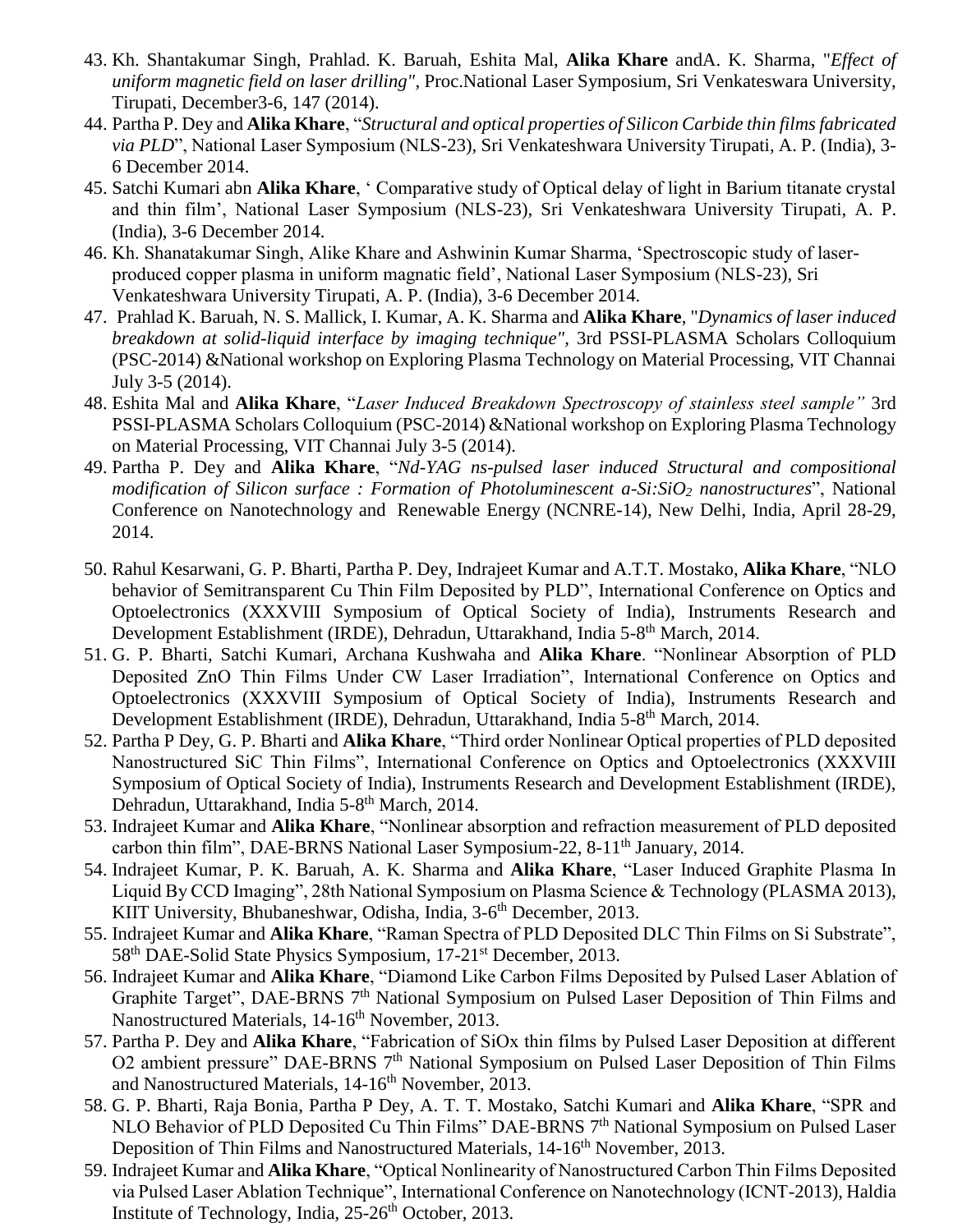- 60. Partha P. Dey and **Alika Khare**, "Structural and Optical properties of Nanostructured a-SiC Thin Films by Pulsed Laser Deposition at different Substrate Temperatures", International Conference on Nanotechnology (ICNT-2013), Haldia Institute of Technology, India, 25-26<sup>th</sup> October, 2013.
- 61. A T T Mostako, G P Bharti, Kh Santakumar Singh, **A K Sharma** and **Alika Khare**, "Determination of Electron Density in Laser Induced Molybdenum Plasma", Plasma 2012, Pondicherry University, India, 10-13th December 2012.
- 62. A T TMostako, G P Bharti, KhSantakumar Singh, **A K Sharma**and **AlikaKhare**, "Determination of Electron Density in Laser Induced Molybdenum Plasma", Plasma 2012, Pondicherry University, India, 10-13th December 2012.
- 63. A T TMostako, **AlikaKhare**, C. V. S. Rao, SudhirsinhVala, R J Makwana and T K Basu"Effect of 30 keV Deuterium Ion Beam onto Pulsed Laser Deposited Rh/W/Cu Multilayer", Plasma 2012, Pondicherry University, India, 10-13<sup>th</sup> December 2012.
- 64. Indrajeet Kumar and **AlikaKhare**, "Raman Spectrum of Multilayer Graphene Grown By Pulsed Laser Ablation of Graphite Target", 23rd International Conference on Raman Spectrocopy (ICORS-2012), IISc-Banglore, India, 12-17<sup>th</sup>August, 2012.
- 65. Indrajeet Kumar and **AlikaKhare**, "Growth of Few Layers Graphene Via Pulsed Laser Deposition Technique Using Graphite Target", Twenty-First International Symposium on Processing and Fabrication of Advanced Materials (PFAM XXI), IIT Guwahati, India,10-13th December, 2012.
- 66. Indrajeet Kumar, SatchiKumari and **AlikaKhare**, "Spatial Evolution of Laser Induced Graphite Plasma By Langmuir Probe", 27<sup>th</sup> PSSI National Symposium on Plasma Science and Technology (Plasma - 2012), Pondicherry University, Pondicherry, India, 10-13<sup>th</sup> December, 2012.
- 67. ArchanaKushwaha,Indrajeet Kumar and **AlikaKhare**, "Laser Induced Breakdown of Poly (Methyl Methacrylate (PMMA)) in Air",27<sup>th</sup> PSSI National Symposium on Plasma Science and Technology (Plasma - 2012), Pondicherry University, Pondicherry, India,10-13thDecember, 2012.
- 68. Partha P. Dey and **AlikaKhare**, " MICROSTRUCTURING OF SILICON SURFACE BY HIGH POWER PULSED LASER IRRADIATION",XXI International Symposium on Processing and Fabrication of Advanced Materials, IIT Guwahati, Guwahati, ASSAM 10-13<sup>th</sup> December, 2012.
- 69. S Kumari and **AlikaKhare**, "Effect of Laser Fluence on Pulsed Laser Deposited Thin Films of Ruby", 29<sup>th</sup> National Symposium on Plasma Science and Technology (Plasma 2011) Organized by BITS Patna, Dec 20-23, 2011
- 70. S Kumari,ArchanaKhushwahaand **AlikaKhare**, "Studies On Laser Induced Ruby (Al<sub>2</sub>O<sub>3</sub>:Cr<sup>3+</sup>) Plasma Using Langmuir Probe", 29<sup>th</sup> National Symposium on Plasma Science and Technology (Plasma 2011) Organized by BITS Patna, Dec 20-23, 2011
- 71. A T TMostako and **AlikaKhare**, "Spectroscopic studies of laser induced Tungsten plasma, '29<sup>th</sup> National Symposium on Plasma Science and Technology (Plasma 2011)' Organized by BITS Patna, Dec 20-23, 2011.
- 72. A T TMostako and **AlikaKhare**, "Architecture of Rh/W/Cu multilayered First Mirror via PLD", '29th National Symposium on Plasma Science and Technology (Plasma 2011), Organized by BITS Patna, Dec 20-23, 2011.
- 73. Indrajeet Kumar, ArchanaKushwahaand **AlikaKhare**,"Emission Spectroscopy of Laser Induced Plasma from Graphite Target in Vacuum", 29th National Symposium on Plasma Science and Technology (Plasma 2011)' Organized by BITS Patna, Dec 20-23, 2011.
- 74. SatchiKumari and **AlikaKhare**, "Temperature Dependent Raman Studies of Barium Titanate Thin Film Deposited via Pulsed Laser Deposition", DAE-BRNS 6<sup>th</sup> National Symposium on Pulsed Laser Deposition of Thin Films and Nanostructured Materials (PLD-2011),MRC, IISC, Bengaluru, November 9 -11, 2011.
- 75. SatchiKumari and **AlikaKhare**, "Effect of Background Oxygen Pressure on Pulsed Laser Deposited Thin Films of Ruby", DAE-BRNS 6<sup>th</sup> National Symposium on Pulsed Laser Deposition of Thin Films and Nanostructured Materials (PLD-2011), MRC, IISC, Bengaluru, November 9 -11, 2011.
- 76. ArchanaKhushwaha, SatchiKumari and **AlikaKhare**, "Effect of Excitation intensity on Two photon induced UV Photolumenscence in ZnO thin films using He:Ne laser", DAE-BRNS  $6<sup>th</sup>$  National Symposium on Pulsed Laser Deposition of Thin Films and Nanostructured Materials (PLD-2011), MRC, IISC, Bengaluru, November 9 -11, 2011.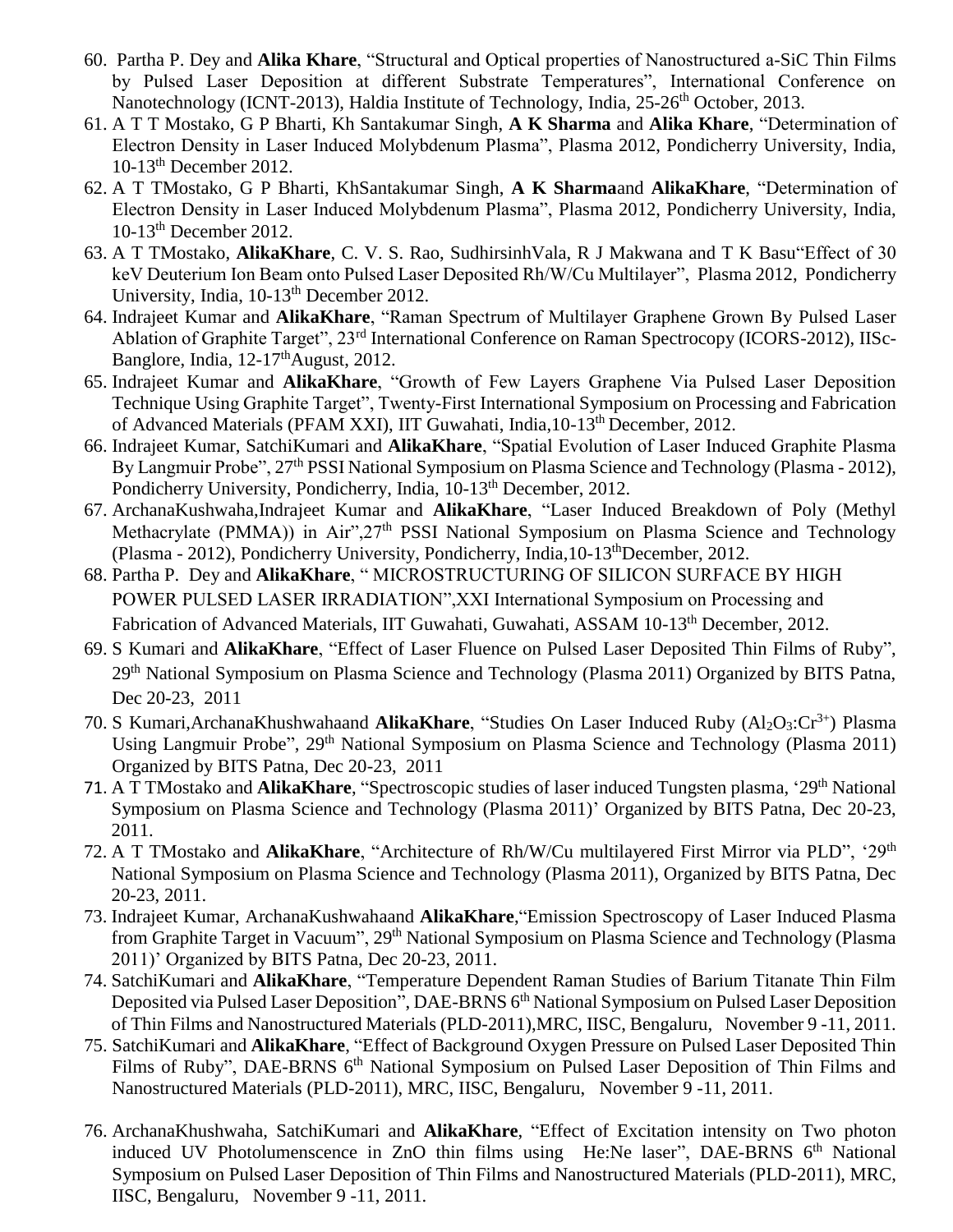- 77. A T TMostako and and**AlikaKhare**, "Pulsed Laser Deposition of Molybdenum thin films", DAE-BRNS 6<sup>th</sup> National Symposium on Pulsed Laser Deposition of Thin Films and Nanostructured Materials (PLD-2011)", MRC, IISC, Bengaluru, November 9 -11, 2011.
- 78. A T TMostako and **AlikaKhare**, "Rh/W/Cu multilayer thin films via PLD", DAE-BRNS 6<sup>th</sup> National Symposium on Pulsed Laser Deposition of Thin Films and Nanostructured Materials (PLD-2011), MRC, IISC, Bengaluru, November 9 -11, 2011.
- 79. Indrajeet Kumar, ArchanaKhushwaha and **AlikaKhare**, "Temporal studies of C<sub>2</sub> species in nanosecond laser-induced graphite plasma", DAE-BRNS 6<sup>th</sup> National Symposium on Pulsed Laser Deposition of Thin Films and Nanostructured Materials (PLD-2011), MRC, IISC, Bengaluru, November 9 -11, 2011.
- 80. SatchiKumari, Archanakhushwaha and **AlikaKhare**, "Spatial distribution of electron temperature and electron density in Laser induced Ruby plasma using Langmuir probe", 15th International Symposium onLASER-AIDED PLASMA DIAGNOSTICS, Jeju, Korea, October 9 - 13, 2010.
- 81. A Nath and **AlikaKhare**, "Effect of plasma pressure on to TiO<sub>2</sub> nanoparticles synthesized via laser ablation at titanium-water interface',24thInternational conference on Amorphous and Microcrystalline Semiconductors (ICANS24), Nara, Japan, Aug 21\_26, 2011.
- 82. Indrajeet Kumar, Arpita Nath and **AlikaKhare**, "Formation of diamond nanocrystals via pulsed laser ablation of Graphite in liquid, 24thInternational conference on Amorphous and Microcrystalline Semiconductors (ICANS24), Nara , Japan, Aug 21\_26, 2011.
- 83. A T TMostako, ParthaDey, Himanshu S Jha, Mukesh Singh,PratimaAgarwal and **AlikaKhare**, "Effect of background oxygen pressure and Substrate temperature on to the quality of  $MoO<sub>3</sub>$  thin films via PLD, 24thInternational conference on Amorphous and Microcrystalline Semiconductors (ICANS24), Nara , Japan, Aug 21-26, 2011.
- 84. A T TMostako, **AlikaKhare** and C. V. S. Rao, Effect of Helium gas pressure during deposition on the Specular reflectivity of Rhodium thin films via PLD, National Conference on condensed matter Days, Guwahati University, Aug 24-26, 2011.
- 85. SatchiKumari and **AlikaKhare**, "Tetragonal Barium Titanate Thin Film via Pulsed Laser Deposition Technique, National Conference on condensed matter Days, Guwahati University, Aug 24-26, 2011.
- 86. ArchanaKhushwaha, Indrajeet Kumar and **AlikaKhare**, Preparation of Polytetrafluroethylene (PTFE) Thin films via PLD Technique, National Conference on condensed matter Days, Guwahati University, Aug 24-26, 2011.
- 87. A. Nath, A. Das, L. Rangan and **AlikaKhare**, "Bacterial Inhibition by Cu/Cu2O Nanocomposites Prepared via Laser Ablation in Liquids", Proceeding of International Confernce IISC-10 organised by JamiaMilliaIslamia Delhi, December 2010
- 88. A. Nath, A. Das, L. Rangan and **AlikaKhare**, "Antibacterial activity of copper oxide nanoparticles synthesized via laser ablation in liquids", Proceeding of International Confernce Photonics-10 organisedby IIT Guwahati, December 2010.
- 89. A. Nath and **AlikaKhare,** "Estimation of OH and  $_{O2}$  Rotational Temperature during Laser Induced Breakdown at Titanium Water Interface", Proceeding of International Conference MMISLIBS-10 organized by University of Allahabad & Mississippi state University, December 2010
- 90. A. Nath and **AlikaKhare,** "Photocatalytic Activity of TiO2Nanocolloids Formed via Laser Ablation of Ti in Water", Proceeding of Internationl conference PEFM 2010 – Physics of Emerging Functional Materials, organized by BARC Mumbai, September 2010.
- 91. A. T. T. Mostako, C. V. S. Rao, ShudhirVala and **AlikaKhare**, 'Effect of ion beam irradiation on PLD deposited tungsten films', Proceeding of National Conference Plasma 2010 organized by ISSAT (Guwahati) and PSSI (India), 8-11 December, 2010.
- 92. A. T. T. Mostako, ParthaDey, Himanshu S. Jha, Mukesh Singh, PratimaAgarwaland **AlikaKhare**, 'Molybdenum Oxides thin films via PLD', Proceeding of National Conference Plasma 2010 organized by ISSAT (Guwahati) and PSSI (India), 8-11 December, 2010.
- 93. Satchikumari and **AlikaKhare** "pulsed laser deposited ruby thin film as temperature sensor", Proc. Of 25th National Symposium on Plasma Science & Technology, PLASMA-2010, Guwahati, 8-11 December 2010.
- 94. Satchikumari and **AlikaKhare**," Slowing down of light in Ce:BaTiO3 crystal via Degenerate two-wave mixing using chopped pulses", Proc. of international Conference on Fiber Optics & Photonics , Photonics 2010, Guwahati,11-15 December 2010.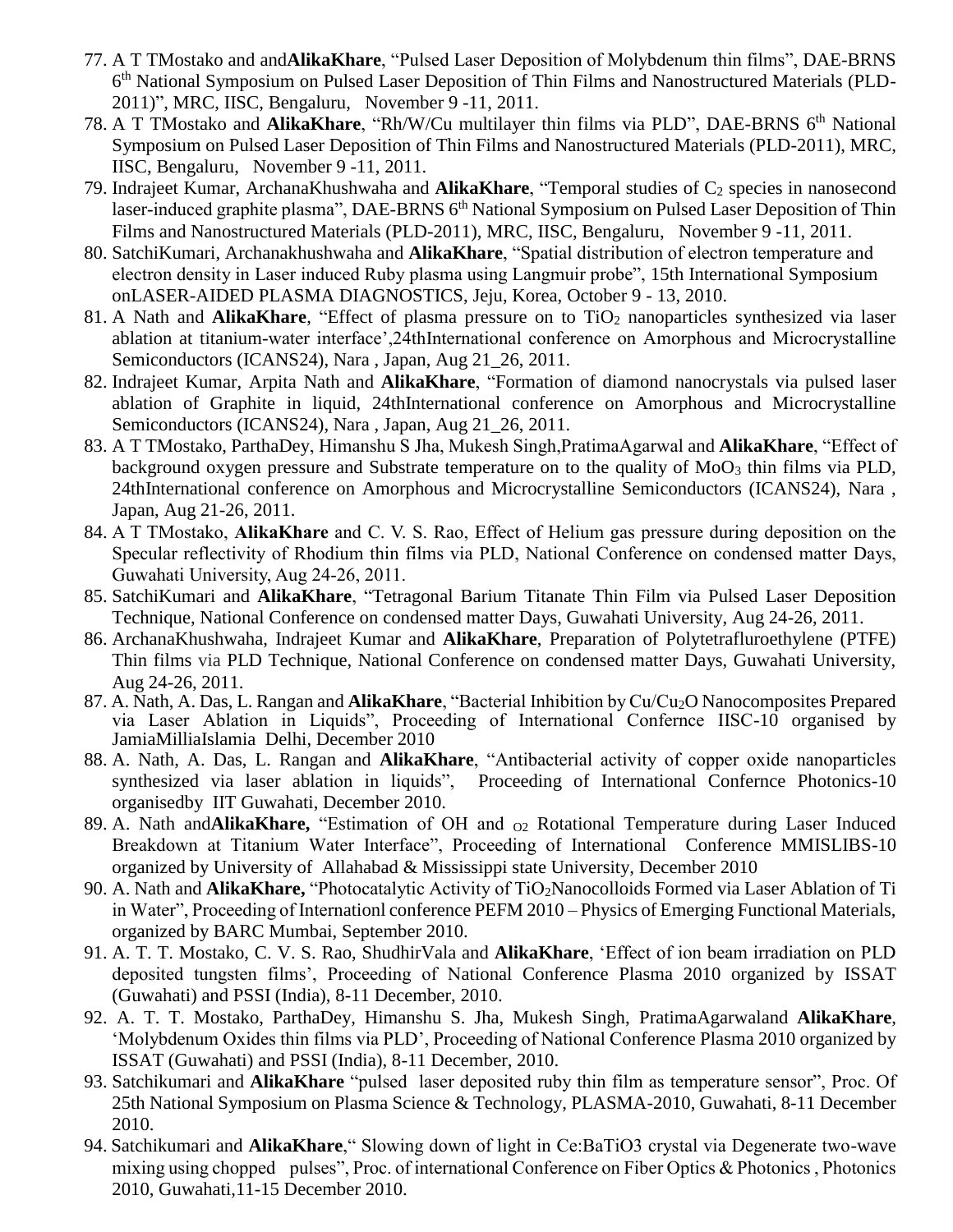- 95. Satchikumari and **AlikaKhare**, "Effect of crystal orientation on temporal delay in Ce:BaTiO3 via degenerate two-wave mixing ", Proc. of OSI Symposium, International Conference on Contemporary Trends in Optics and Opto Electronics ,Thiruvananthapuram, 17-19 January 2011.
- 96. Satchikumari, Ravi KiranSaripalli, and **AlikaKhare**, "Determination of the crystallographic orientations of a Ce:BaTiO3 crystal via backward two-wave mixing", Proc. of XXXV OSI Symposium, InternationalConference on Contemporary Trends in Optics and Opto Electronics', Thiruvananthapuram, 17-19 January 2011.
- 97. I. Kumar and **AlikaKhare**, 'Effect of Substrate Temperature on Pulsed Laser Deposited Diamond Like Carbon Thin Films' Proc. of International Conference on Carbon Nanotechnology:Potential and Challenges,Indian Institute of Technology Kanpur, 15-17 December 2010.
- 98. ArchanaKhushwaha, A Nath and **AlikaKhare**,Temporal Evolution of CN Band Spectra in Laser Induced Breakdown of Plastics, Proc. Of 25th National Symposium on Plasma Science & Technology, PLASMA-2010, Guwahati, 8-11 December 2010.
- 99. ArchanaKhushwaha, A.Nath, **AlikaKhare**, 'Monitoring of Plastics using Laser Induced Breakdown Spectroscopy (LIBS)', ProceedingsInternational Conference MMISLIBS-10 organized by University of Allahabad & Mississippi state University, December 21-23,
- 100. Gaurav Shukla and AlikaKhare, "Effect of Pre-heating on Hydrothermal Growth and Optical Properties of ZnONanorods" ICONSAT 2010, IIT Bombay, Mumbai, Feb 2010.
- 101. Gaurav Shukla and AlikaKhare, "Effect of dynamics of ZnO plasma on the pulsed laser deposited ZnO thin films" Plasma 09, NIT Hamirpur, Dec 2009.
- 102. Arpita Nath, Suvra Santa Laha and **AlikaKhare**, "Synthesis of TiO<sup>2</sup> nanoparticles via laser ablation at Titanium-water interface " , ICE 2009, University of Delhi , Dec 2009.
- 103. A T TMostako, C V S Rao and **AlikaKhare**, 'Pulsed Laser Deposition of mirror like Tungsten Thin Films', Conference paper of Plasma 2009 organized by NIT Hamirpur (HP) and PSSI (India), December, 2009.
- 104. SatchiKumari and **AlikaKhare**, "Photoluminescence studies of pulsed laser deposited thin films of Ruby", 24<sup>th</sup> National symposium on Plasma science and Technology (Plasma 2009) NIT Hamirpur (H.P) , December, 2009.
- 105. A T TMostako, Hitesh Rahangdale and **AlikaKhare**, 'Effect of pressure on PLD thin films of Tungsten', Conference paper of RACMP 09 organized by NIT Hamirpur (H.P India), May, 2009.
- 106. SatchiKumari, A T TMostakoand **AlikaKhare**, 'Thin film of Ruby by Pulsed laser Deposition Technique', Conference paper of RACMP 09 organized by NIT Hamirpur (H.P India), May, 2009.
- 107. Gaurav Shukla, **AlikaKhare**, "Band gap engineering of pulsed laser deposited Zn1-xMgxO hin film S", Vth International Materials Symposium (Materials 2009) April 5-8 2009, LISBON , PORTUGAL (accepted but not presented).
- 108. Gaurav Shukla, **AlikaKhare**, "Variation of electron temperature and electron density during pulsed laser deposition of titanium dioxide, Vth International Materials Symposium (Materials 2009) April 5-8 2009, LISBON, PORTUGAL (accepted but not presented..
- 109. Arpita Nath, SurvasantaLaha, ChandanBorgohain and **AlikaKhare** 'Optical response of metal oxide nanoparticles synthesized via pulsed laser ablation in water', IC MOM 2009",Himachal Pradesh University , April 2009.
- 110. Arpita Nath, ChandanBorgohain and **AlikaKhare**, 'Optical properties of CuO nanoparticles synthesized via pulsed laser ablation at solid-liquid interface", Nanoinsight, Barcelona March 29-April 02, 2009 (Accepted not presented).
- 111. Gaurav Shukla and **AlikaKhare**, "Effect of substrate temperature on the structural and optical properties of epitaxial Zn1-xMgxO thin films", Nanoinsight, Barcelona, March 29-April 02, 2009 (Accepted for oral presentation, but not presented).
- 112. Gaurav Shukla and **AlikaKhare**, 'Measurement of electron temperature and number density during pulsed laser deposition of titanium dioxide', Eight DAE- BRNS National Laser Symposium, NLS08 , Delhi, Jan 2009.
- 113. Gaurav Shukla and **AlikaKhare**, 'Pulsed Laser deposition of Zn1-xMgxO thin films', Eight DAE-BRNS National Laser Symposium NLS 08, Delhi, Jan 2009.
- 114. Gaurav Shukla and **AlikaKhare**, Effect of substrate annealing on the quality of pulsed laser deposited Zn1-xMgxO thin films Cochin Nano 2009, Cochin, Jan 2009.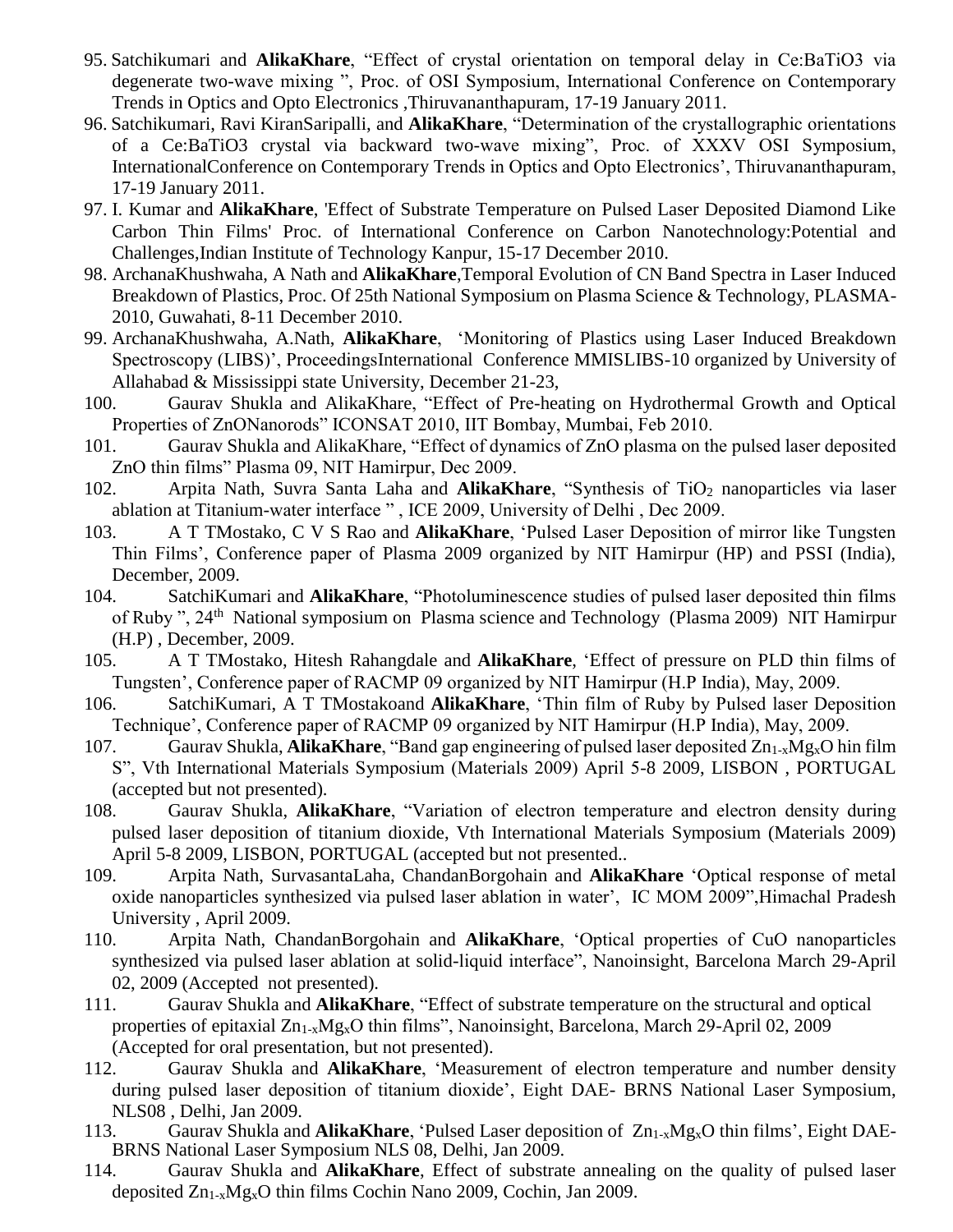- 115. Arpita Nath and **AlikaKhare** 'Band gap variation in CuO nanoparticles generated via pulsed laser ablation at solid-liquid interface', PHOTONICS-2008, IIT Delhi, December 2008.
- 116. PrahladBaruah, Arpita Nath, Rodney Bernard, Kamlesh Alti and **AlikaKhare**, 'Sculpting of optical fibre tip for microlens formation'. "PHOTONICS-2008", IIT Delhi, December 2008.
- 117. Arpita Nath and **AlikaKhare**, 'Spectroscopic Investigations on Laser Induced Breakdown in Water' 23nd National Symposium On Plasma Science & Technology (PLASMA - 2008) Mumbai Dec 2008.
- 118. A T TMostako, C V S Rao and **AlikaKhare**, 'Pulsed Laser Deposition of Thin Film of Molybdenum', 23nd National Symposium On Plasma Science & Technology (PLASMA - 2008) Mumbai Dec 2008.
- 119. Arpita Nath and **AlikaKhare**, 'Studies on Laser Induced Breakdown in Water, 22nd National Symposium On Plasma Science & Technology (PLASMA - 2007) Ahmedabad Dec 2007.
- 120. G Shukla and **AlikaKhare** (2007), 'Pulsed Laser Ablation of Indium in N<sup>2</sup> Environment, 22nd National Symposium On Plasma Science & Technology (PLASMA - 2007) Ahmedabad Dec 2007.
- 121. G Shukla and AlikaKhare (2007), 'Plasma Dynamics Studies during Pulsed Laser Deposition of AlN, 22nd National Symposium On Plasma Science & Technology (PLASMA - 2007) Ahmedabad Dec 2007.
- 122. G Shukla and AlikaKhare (2007), 'Nanostructured Growth of AlN Thin Films by Pulsed Laser Deposition', DAE-BRNS 4<sup>th</sup> National Symposium on Pulsed Laser Deposition of Thin Films and Nanostructured Materials, Rajkot, Oct 2007.
- 123. G Shukla and AlikaKhare (2007), 'Effect of Substrate on Pulsed Laser Deposition of InN Thin Film', DAE-BRNS 4<sup>th</sup> National Symposium on Pulsed Laser Deposition of Thin Films and Nanostructured Materials, Rajkot, Oct 2007.
- 124. G Shukla and **AlikaKhare** (2007), 'Neutral and ion velocity measurement in reactive pulsed laser ablation of indium IIT Kanpur, July 2007.
- 125. Arpita Nath and **AlikaKhare** (2007), 'Measurement of shockwave velocity in laser induced breakdown in water', IIT Kanpur, July 2007
- 126. Gaurav Shukla and **AlikaKhare** (2007), 'Optical and structural studies of reactive pulsed laser deposited AlN thin films, Pane, Gauwahati March 2007..
- 127. AlikaKhare (2007), 'Measurement of Photon Life time in a diode laser', Pane, Guwahati March 2007.
- 128. G Shukla and AlikaKhare (2006) Plasma, 'Reactive Pulsed Laser Deposition of AlN and Effects of Nitrogen Pressure' Plasma 2006, Jaipur Dec 2006.
- 129. A S Patra and AlikaKhare (2006), 'Delocalized hexagonal Array generation uing polarizing beam interferometry with better light coupling Efficiency', Eight International conference on Optoelectronics, Fibre optics and Photonics, Photonics 2006, Hyderabad, Dec.
- 130. G Shukla and AlikaKhare (2006), 'Embedded wave guide written by high power laser on to glass', Eight International conference on Optoelectronics, Fibre optics and Photonics, Photonics 2006, Hyderabad, Dec.
- 131. J Anto, J AntoPradeep, Kamlesh Alti, SidanandaSarma, ChandanBoragohain, PratimaAgarwal and **AlikaKhare (2006)**, 'Selective Formation of SiO2 Nanostructures via Laser Ablation',Cmdays 06, Tezpur (Aug).
- 132. J AntoPradeep, Kamlesh Alti, SidanandaSarma, PratimaAgarwal and **AlikaKhare**, (2006), 'Nano structure formation of Si and  $SiO<sub>2</sub>$  from laser ablation of polycrystalline silicon'DAE-BRNS  $3<sup>rd</sup>$  National Symposium on Pulsed Laser Deposition of thin Films and Nanostructured Materials, PLD-2005, S. V. University, Tirupati (Jan).
- 133. J AntoPradeep, Kamlesh Alti, SidanandaSarma, PratimaAgarwal and AlikaKhare, (2006), 'Nano structure formation of Si and  $SiO<sub>2</sub>$  from laser ablation of polycrystalline silicon'DAE-BRNS  $3<sup>rd</sup>$  National Symposium on Pulsed Laser Deposition of thin Films and Nanostructured Materials, PLD-2005, S. V. University, Tirupati (Jan).
- 134. Kamlesh Alti, A S Patra and **AKhare** (2005),'A novel technique of direct patterning via high power laser interferometry', International conference on Optics and Optoelectronics, IRDE Dehradun, Dec.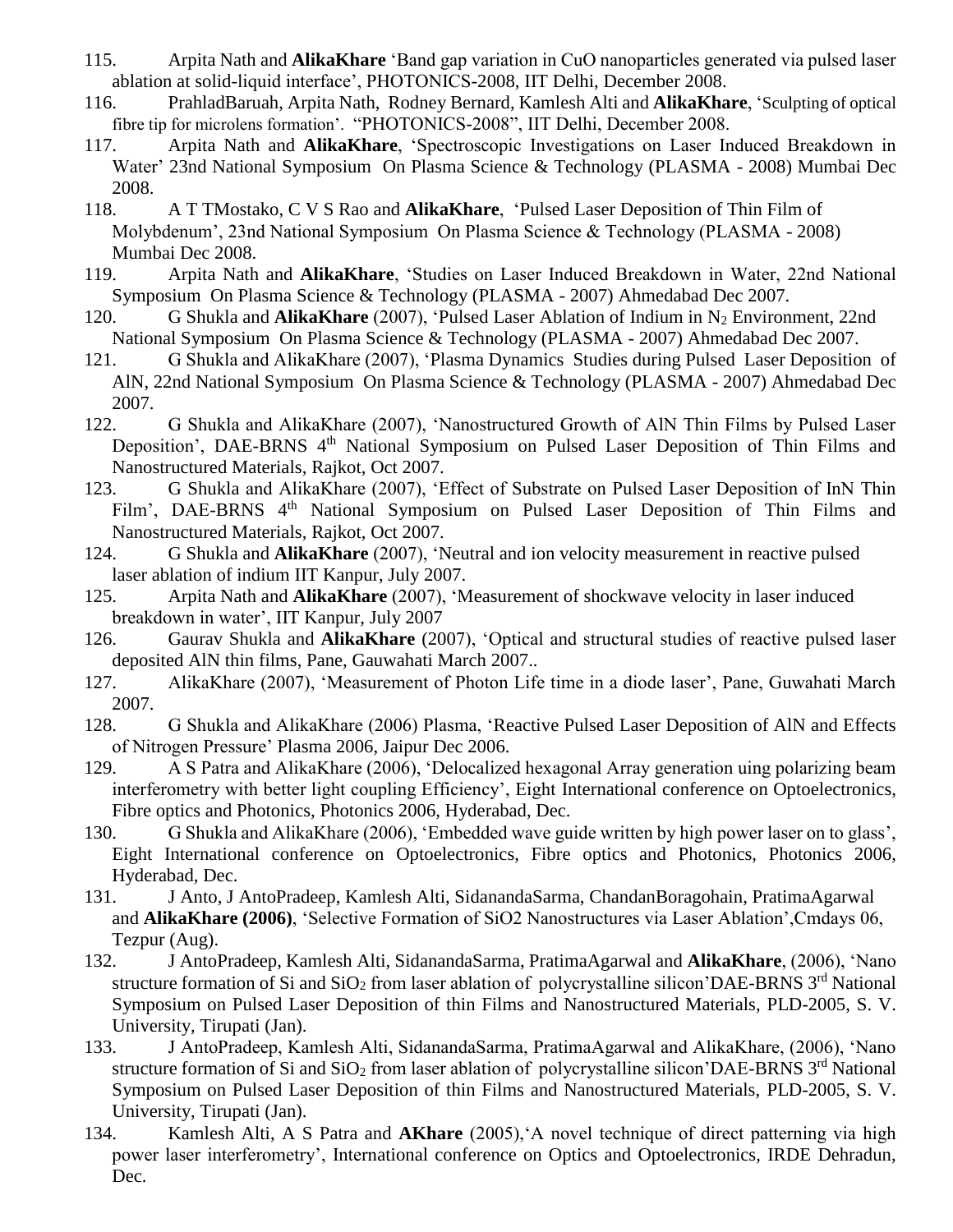- 135. A S Patra, Kamlesh Alti, SidanandSarma and **A Khare**(2005), 'Studies on ZnO thin film deposited via pulsed laser deposition technique', International conference on Optics and Optoelectronics, IRDE Dehradun, Dec.
- 136. G Sarma, K Alti, A S Patra, SidanandaSarma and **A Khare** (2005), 'Synthesis of Cu 2O nano particles via laser liquid inetraction', International conference on Optics and Optoelectronics, IRDE Dehradun, Dec.
- 137. A S Patra and **AlikaKhare** (2005), 'Phase shift via Polarizer in a hetrodyne Interferometer', Conference on Education and Training in Optics and Photonics, Marseille, France Oct.
- 138. A S Patra and **AlikaKhare**,' Fringe visibility of Interferogram from two orthogonal elliptically polarized light, Proceedings DAE- BRNS National Laser Symposium –04, Mumbai, Jan 2005.
- 139. 7. A S Patra and**AlikaKhare**, ' Fringe contrast of Array illuminator as a function of relative state of Polarisation of the interfering beams', Proce of National conference on Laser and their applications in basic and applied Sciences, Shantiniketan, Jan 2005.
- 140. Kamlesh Alti and **AlikaKhare**, ' Measurement of axial velocities of atomic and ionic species produced by laser ablation of indium thin film, Proceedings DAE- BRNS National Laser Symposium – 04, Mumbai, Jan 2005.
- 141. Kamlesh Alti, Susanta Das, BulumaniKalita, PratimaAgarwal and **AlikaKhare**, 'Low Divergence atomic beam using laser ablation of thin film', Proceedings 7<sup>th</sup> International Conference on Optoelectronics, Fibre Optics and Photonics, Photonics 2004, Cochin, Dec 2004.
- 142. Kamlesh Alti, A S Patra and **AlikaKhare**, 'Simulated lithographic patterns from a single atomic beam in two dimensional periodic potential generated via interference of four optical beams', Proceedings 7<sup>th</sup> International Conference on Optoelectronics, Fibre Optics and Photonics, Photonics 2004, Cochin, Dec 2004.
- 143. A S Patra and **AlikaKhare**, 'Interferometric Array Illuminator using polarized Beams', Proceedings 7<sup>th</sup> International Conference on Optoelectronics, Fibre Optics and Photonics, Photonics 2004, Cochin, Dec 2004.
- 144. A S Patra and AlikaKhare, ' Two dimensional Spatial and temporal Plasma Density Profile', Proceedings of DAE- BRNS Workshop on Plasma Surface Engineering, Mumbai, Dec 2004.
- 145. **AlikaKhare** (2003), 'Relaxation Oscillations in a Diode Laser', Proc. of National workshop on Design of Innovative Experiments for Post Graduate Teaching Laboratories, Nuclear Science Centre, New Delhi.
- 146. Kamlesh Alti and **A Khare**, (2002) 'Atomic Trajectroies in the presence of dipole force for thermal and super thermal beams', Proceedings Photonics 2002.
- 147. A S Patra and **A Khare**, (2001) 'Optical Array generator using interferometry', Proceedings DAE BRNS National Laser Symposium, Allied Publishers, 239.
- 148. **A Khare**, (2001) 'Interferometry coupled with Doppler's effect for laser produced plasma', Proceedings DAE BRNS National Laser Symposium, AlliedPublishers, 331.
- 149. **A Khare** (1998) A Simple technique for pulsing a cw diode laser' National Symposium for instrumentation, Oct. , BITS Ranchi.
- 150. **A Khare** (1998), 'Interferometric Diagnostics for spark Plasma' Regional Conference on Physics Research in the North East Oct., I I T Guwahati
- 151. A Neogi, **A Khare** and R K Thareja (1997), Behaviour of laser produced Plasma in variable Magnetic field, National Laser Symposium, CAT, Indore.
- 152. **A Khare** (1995), ' Application of Pulsed Resonance Saturation Spectroscopy to Plasma Diagnostic', Workshop on Advance Laser Spectroscopy, Feb., I I T Kanpur.
- 153. **A Khare** and S Bhattacharya (1994), 'Current Oscillationa in He Discharge Lamp, IX National Symposium on Plasma Science and technology, Guwahati.
- 154. **A Khare** (1992),' Pulsed resonance saturation spectroscopy', IX national Conference on Atomic and Mol Physics, BARC, Bombay.
- 155. H C Pandya, J Govindrajan, S K Mattoo, A Kumar and **A Khare** (1991),' Low energy neutral atomic beams', National symposium on Science and Technology of Plasma, CAT, Indore.
- 156. D Victor, **A Khare**, R Tambay and R K Thareja (1990),' Air breakdown Near Solid Target by Nd: Glass Laser', national Conference on Optoelectronics, Nanital.
- 157. **A Khare** and R K Thareja (1987), 'Estimation of Plasma parameters and Gain for Plasma Recombination Laser', IV national Symposium on Plasma science and technology, IPR Gandhinagar.